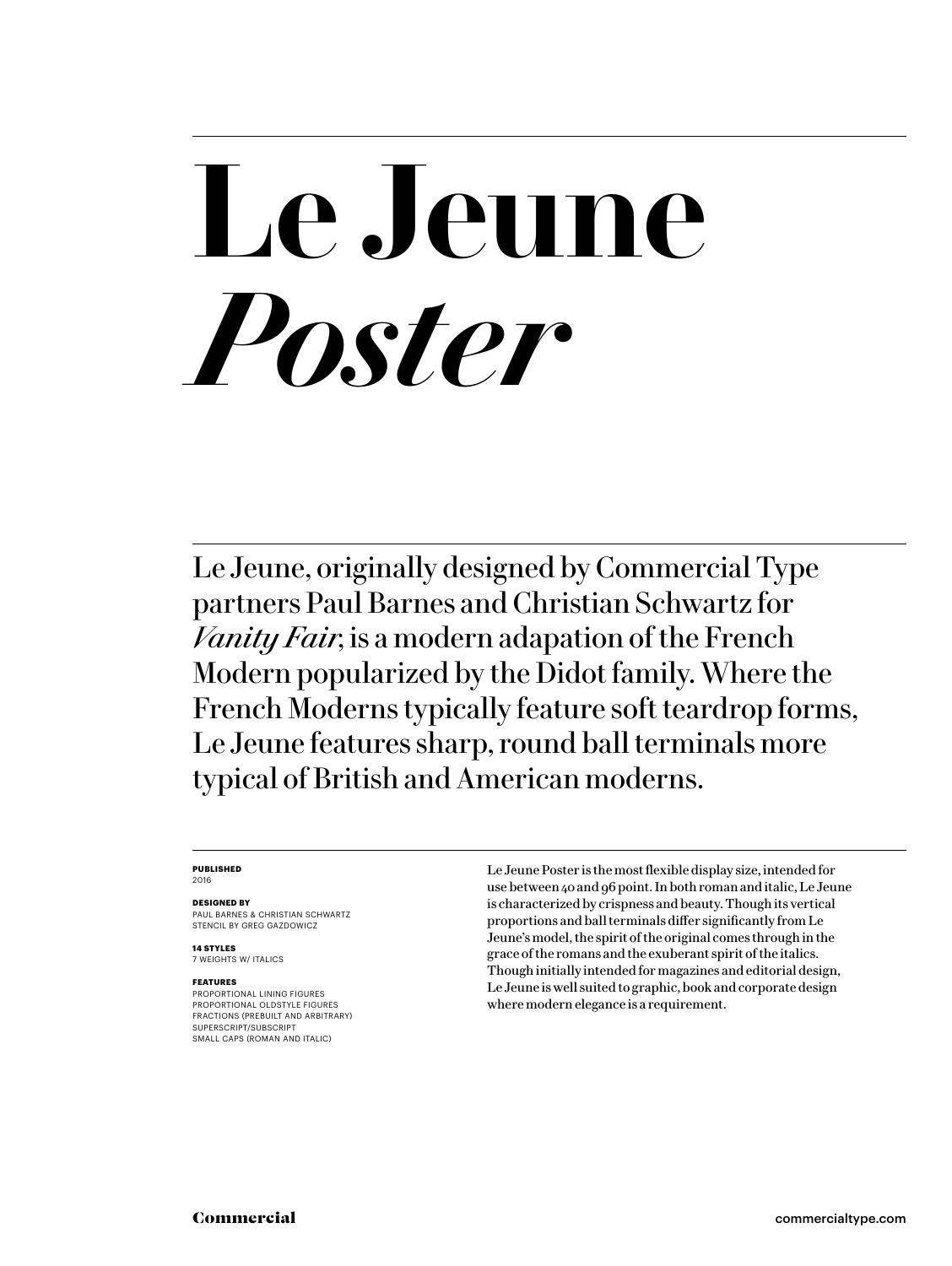Le Jeune Poster Light *Le Jeune Poster Light Italic* Le Jeune Poster Regular *Le Jeune Poster Regular Italic* Le Jeune Poster Medium *Le Jeune Poster Medium Italic* **Le Jeune Poster Semibold** *Le Jeune Poster Semibold Italic* **Le Jeune Poster Bold** *Le Jeune Poster Bold Italic* Le Jeune Poster Black *Le Jeune Poster Black Italic* Le Jeune Poster Stencil *Le Jeune Poster Stencil Italic*

NOTE: LE JEUNE DECK SUBSTITUTED HERE IN PLACE OF LE JEUNE POSTER, WHICH IS NOT SUITABLE FOR USE AT THIS SIZE.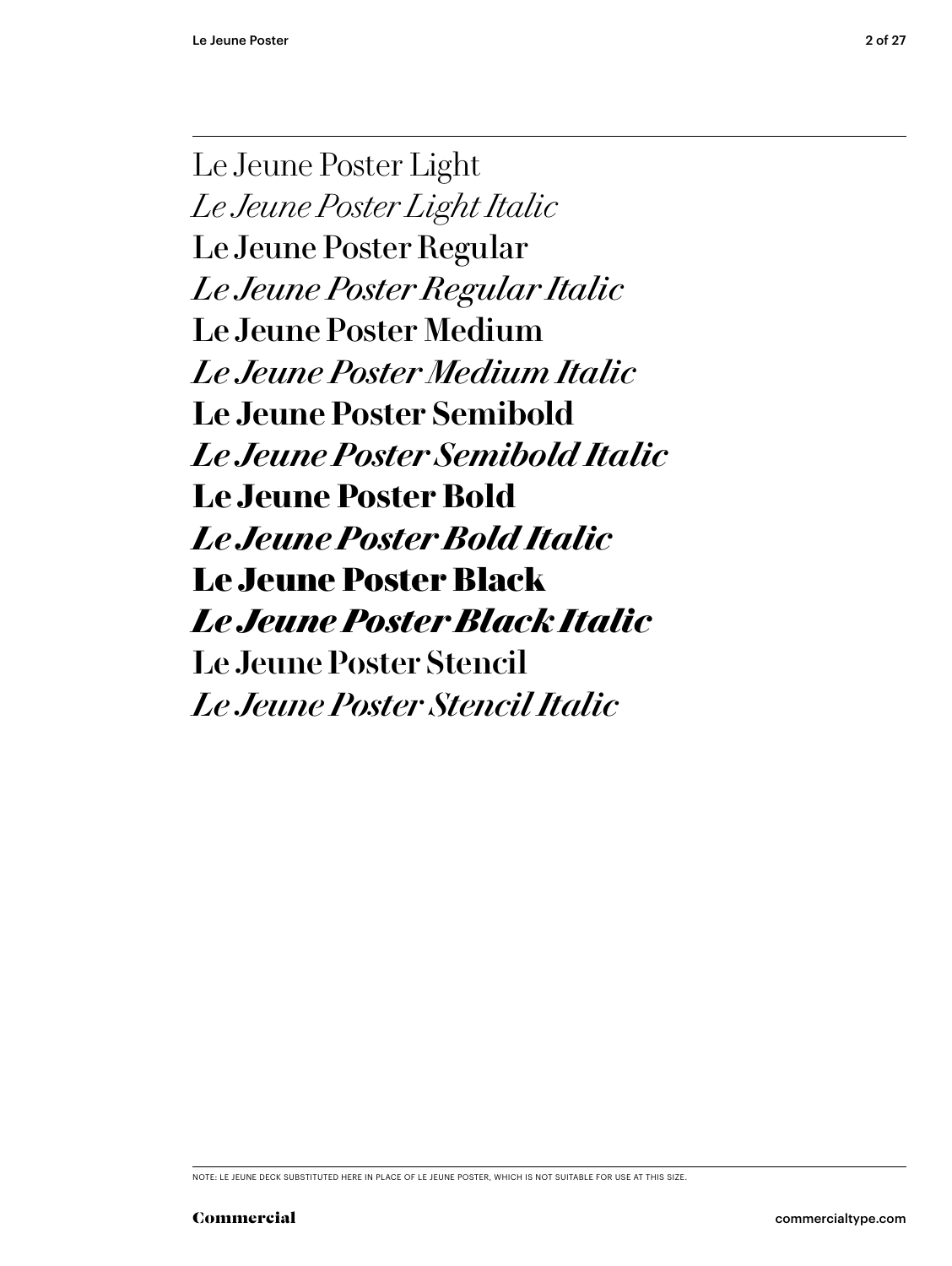**RECOMMENDED MINIMUM & MAXIMUM SIZES**

### POSTER, 40-96 PT Successful trade Confirmed Move RUM TEXT, 8 – 18 PT DECK, 18 – 40 PT HAIRLINE, 100 PT+ The English East India Company was established in 1600 and granted a Royal Charter by Queen Elizabeth. In their first four voyages in which they fitted out for India, their central provinces were for cotton, silk, and opium. In 1648 they banded Even after several mishaps some by way of The malice of the Dutch East India Co And through other calamities they CARRIED ON FOR DECADES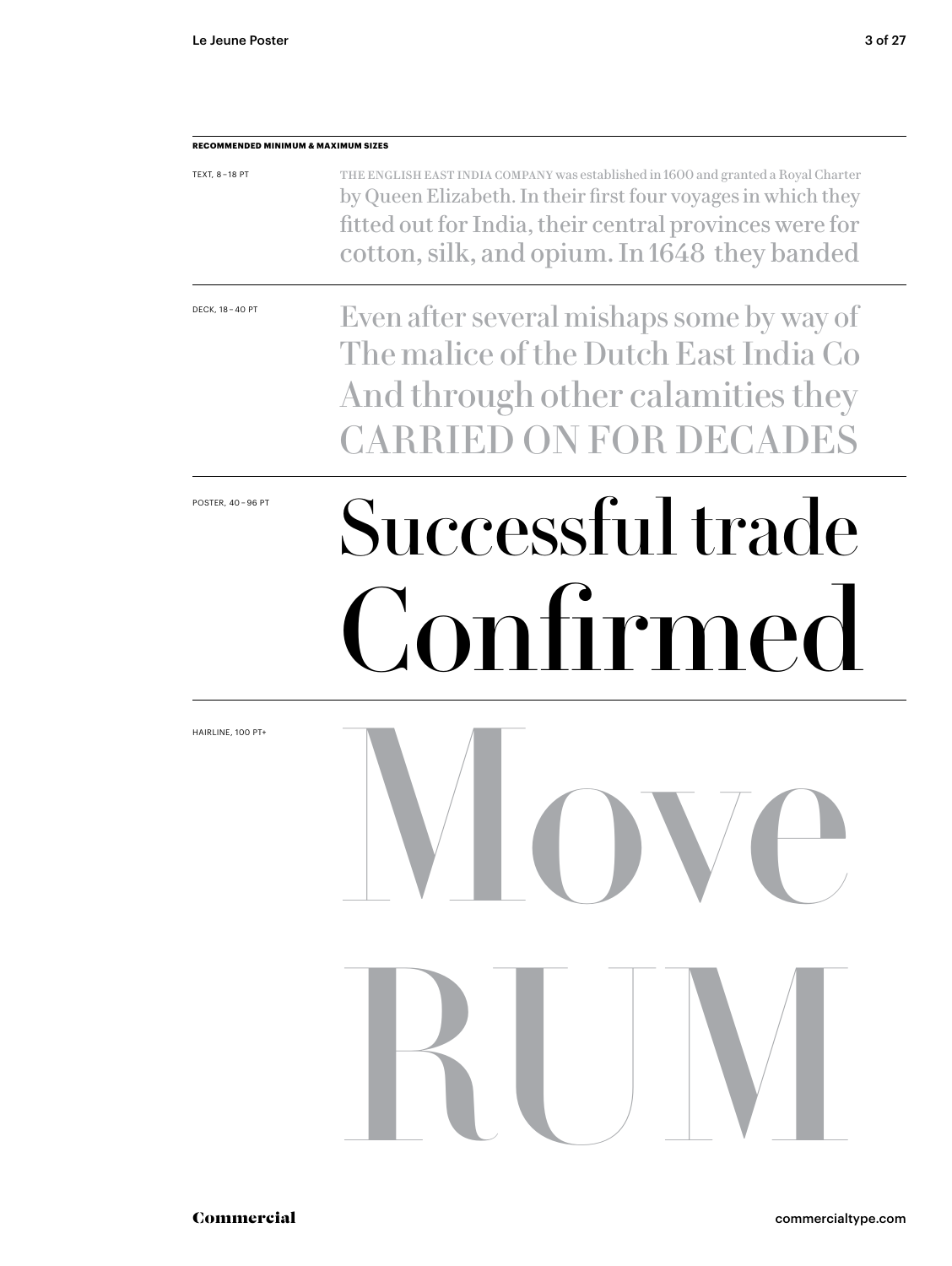# Kuuluviksi OBSERVE Linguistics LE JEUNE POSTER LIGHT, 96 PT



LE JEUNE POSTER LIGHT ITALIC, 96 PT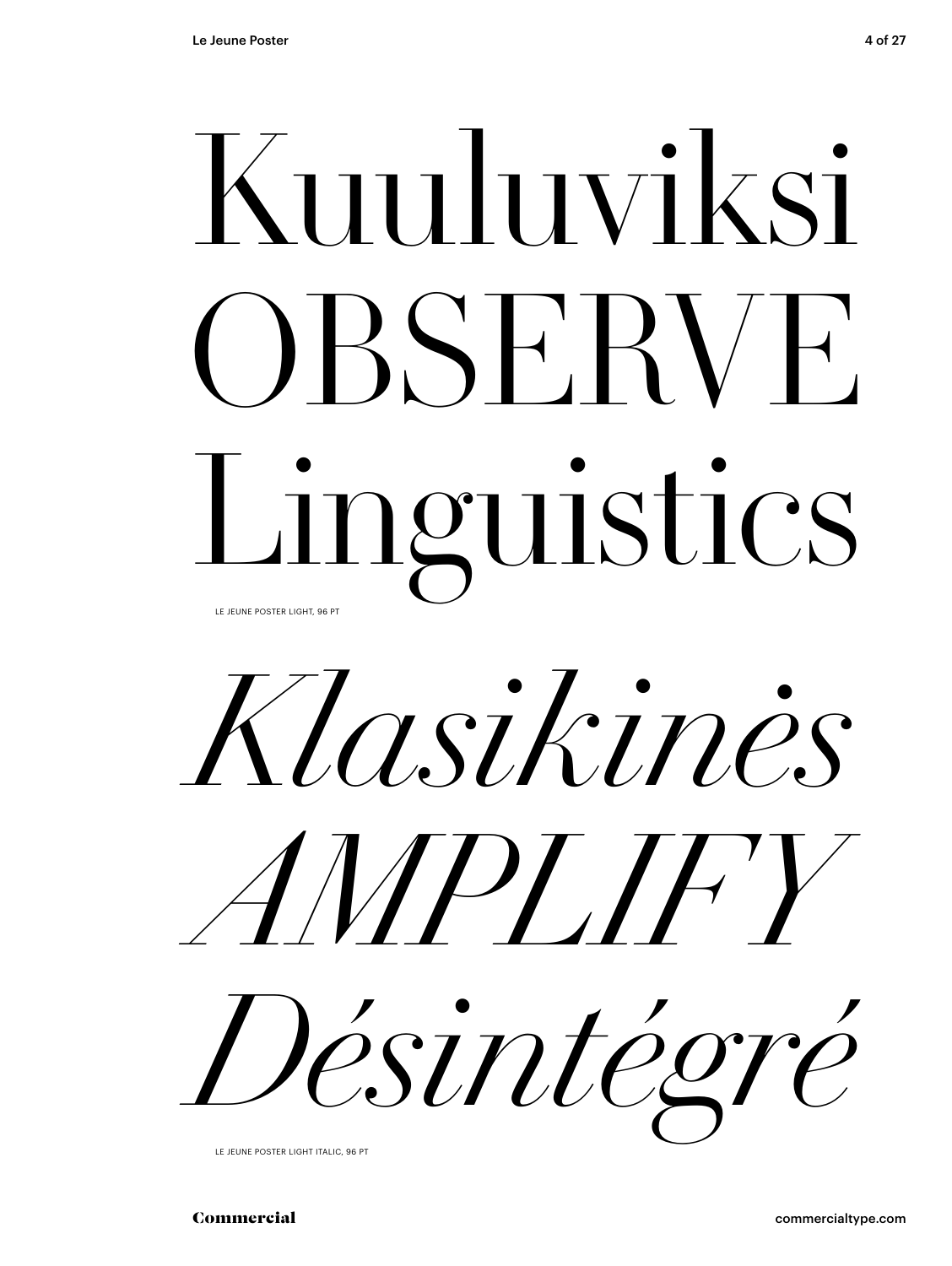

*Århundre POSTING Ľudského*

LE JEUNE POSTER REGULAR ITALIC, 96 PT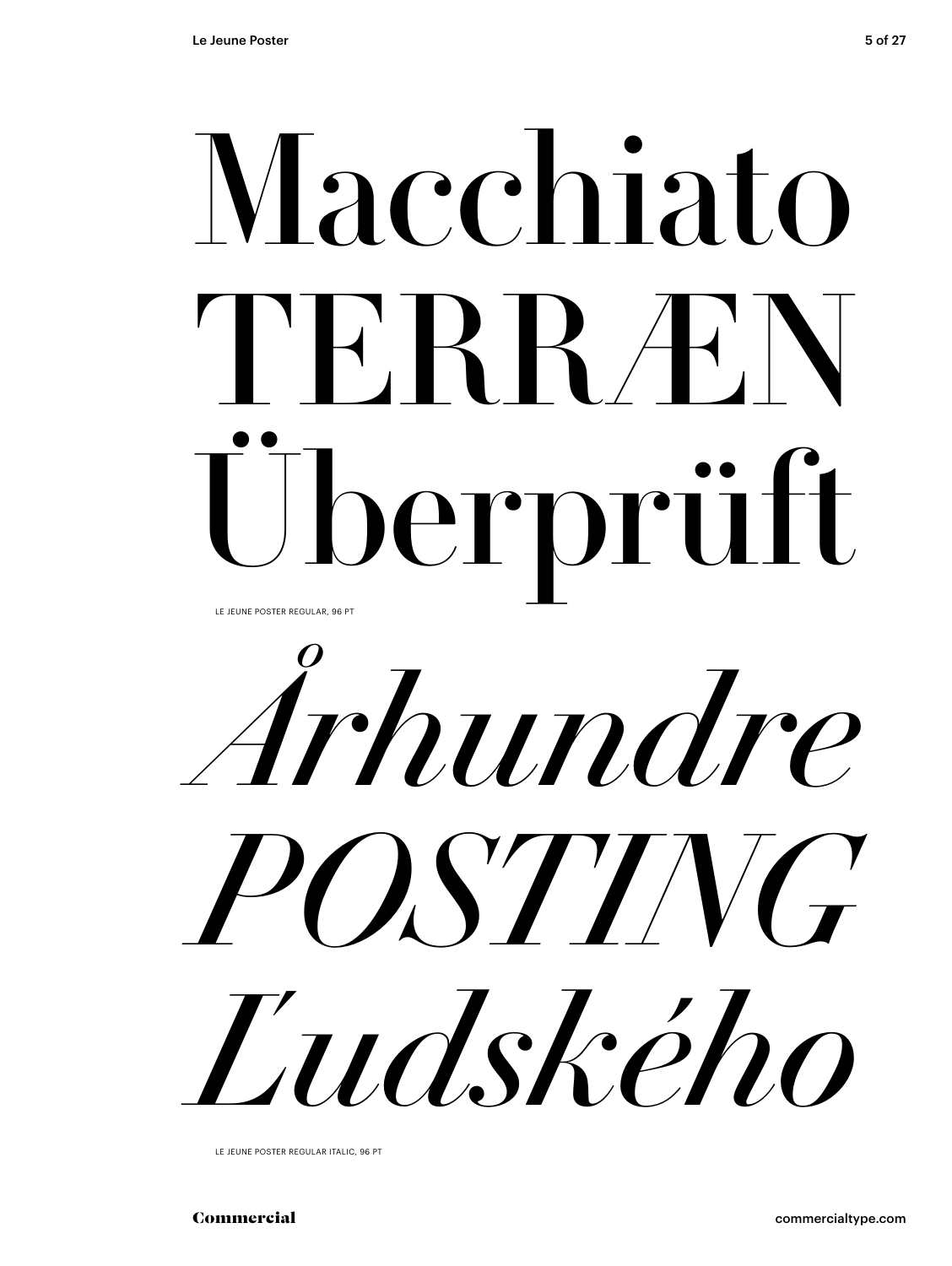# Héraðsins CLOSING Organizer LE JEUNE POSTER MEDIUM, 96 PT [ALTERNATE g]

*Mecánica RECENT Horských*

LE JEUNE POSTER MEDIUM ITALIC, 96 PT [ALTERNATE C]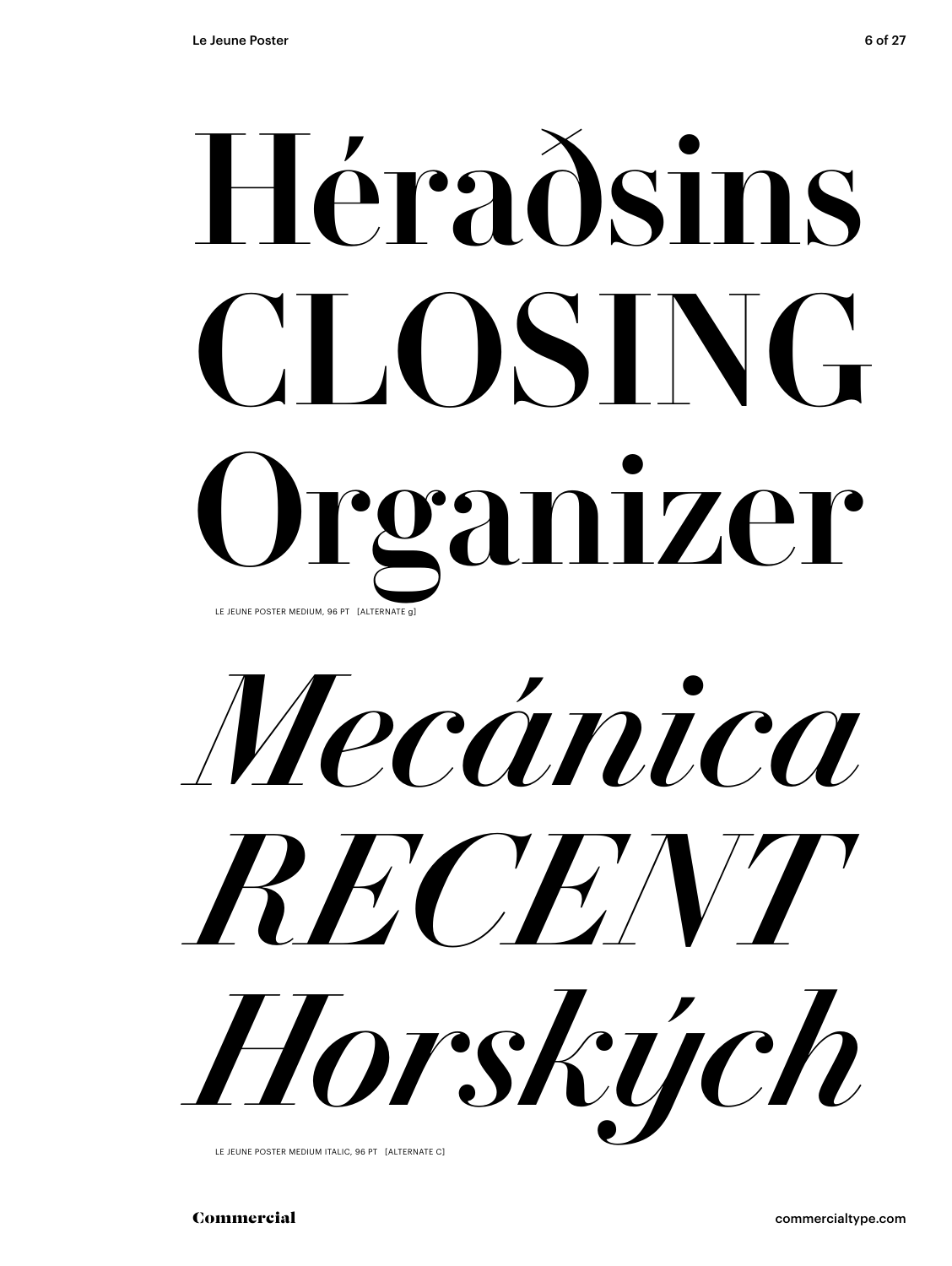## **Anodized RESPITE Mentyään** LE JEUNE POSTER SEMIBOLD, 96 PT

*Initiative OCÉANO Hoofdrol*

LE JEUNE POSTER SEMIBOLD ITALIC, 96 PT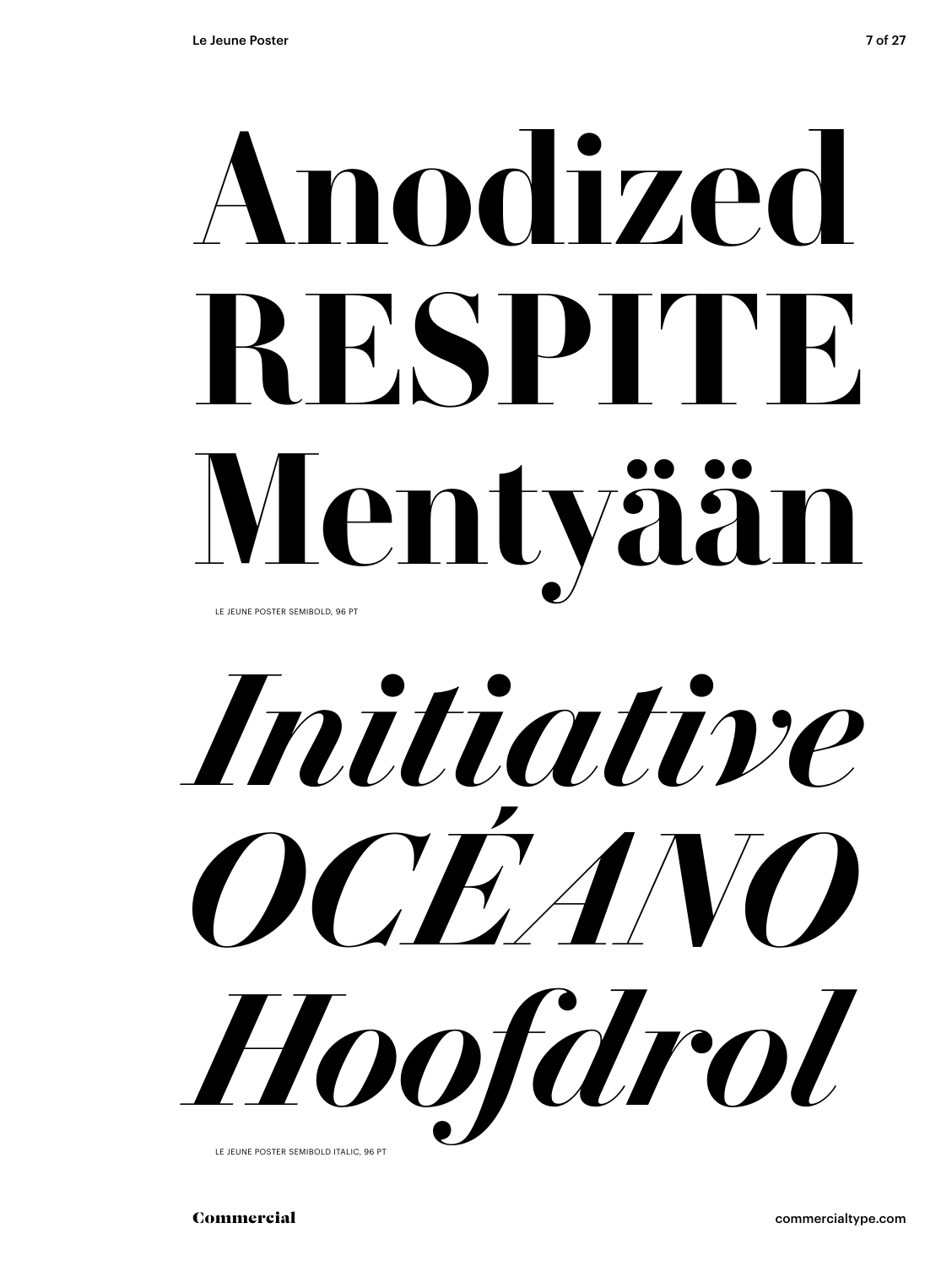## **Instituită ROMANS Najväčšie** LE JEUNE POSTER BOLD, 96 PT

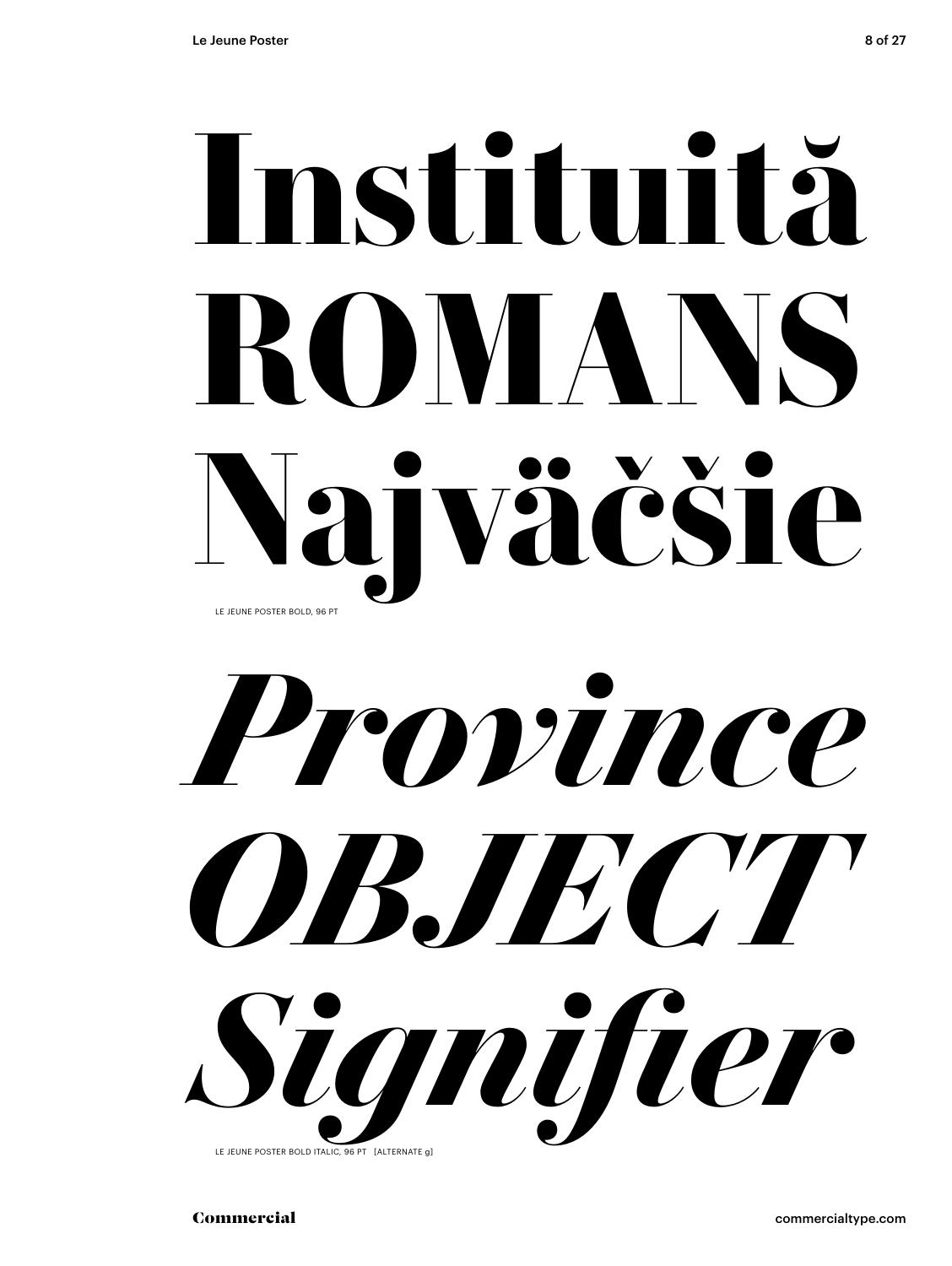# Costume KRAŠTO Mużikali

LE JEUNE POSTER BLACK, 96 PT [ALTERNATE K k]

*Between FÖRSTA Jazzmen*

LE JEUNE POSTER BLACK ITALIC, 96 PT [ALTERNATE w]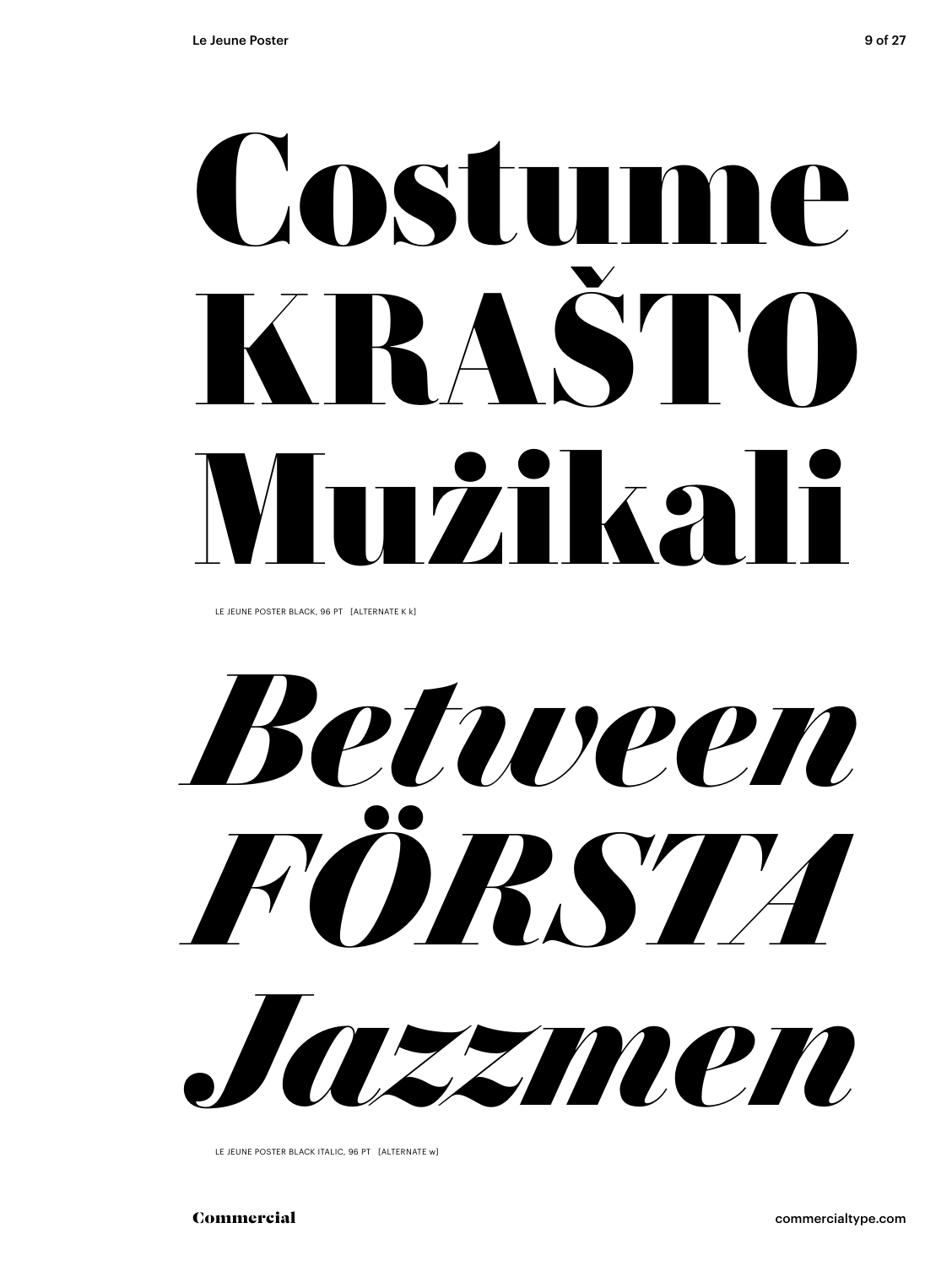# Dioničara MISSÕES Cognition LE JEUNE POSTER STENCIL, 96 PT

*Extremes QUÉBEC Håndbok*

LE JEUNE POSTER STENCIL ITALIC, 96 PT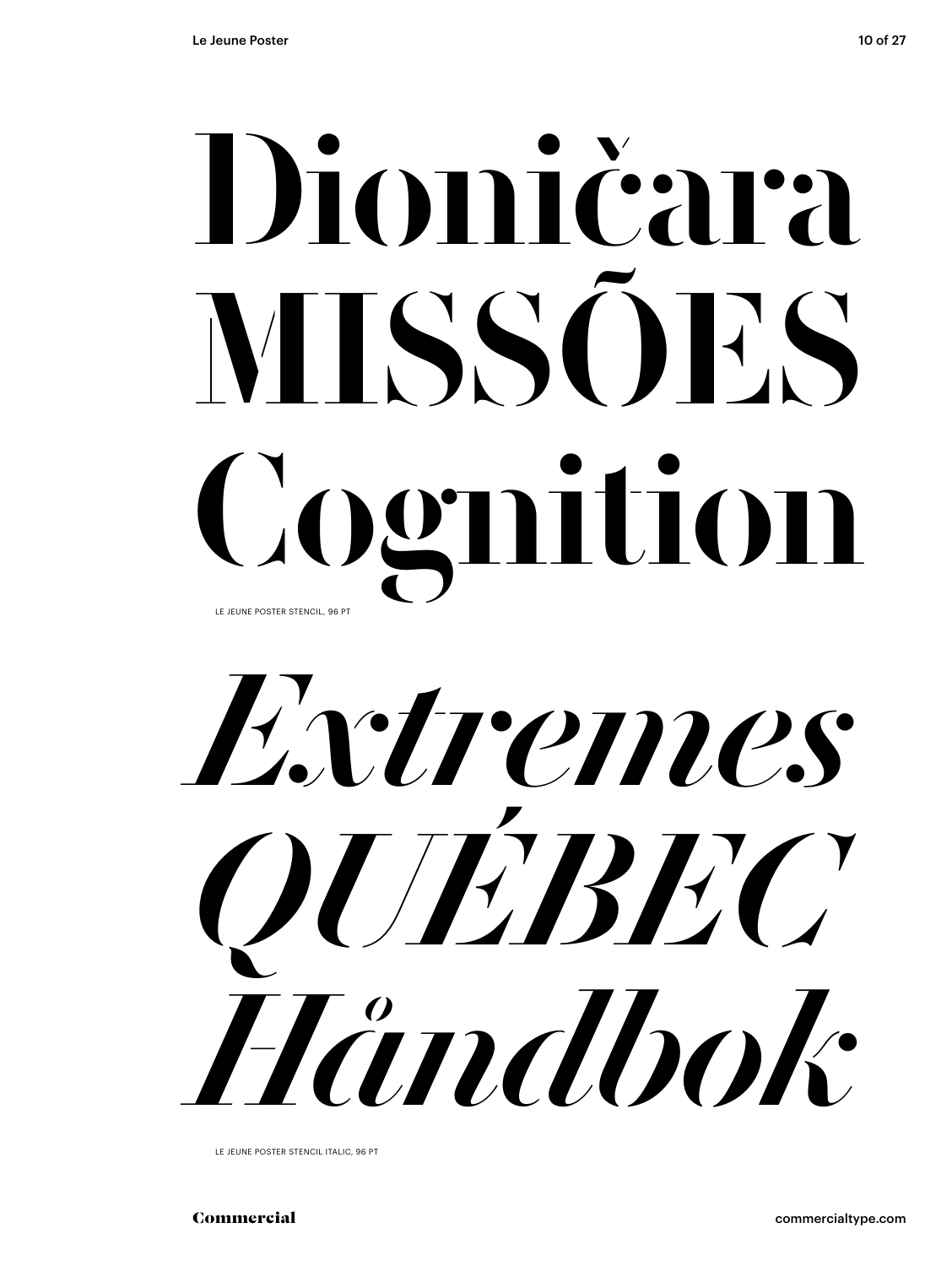

LE JEUNE POSTER LIGHT, 70 PT

*DOGMÁTICA Hallucinatory*

LE JEUNE POSTER LIGHT ITALIC, 70 PT

## BEZOEKERS Zahlenmäßige

LE JEUNE POSTER REGULAR, 70 PT



LE JEUNE POSTER REGULAR ITALIC, 70 PT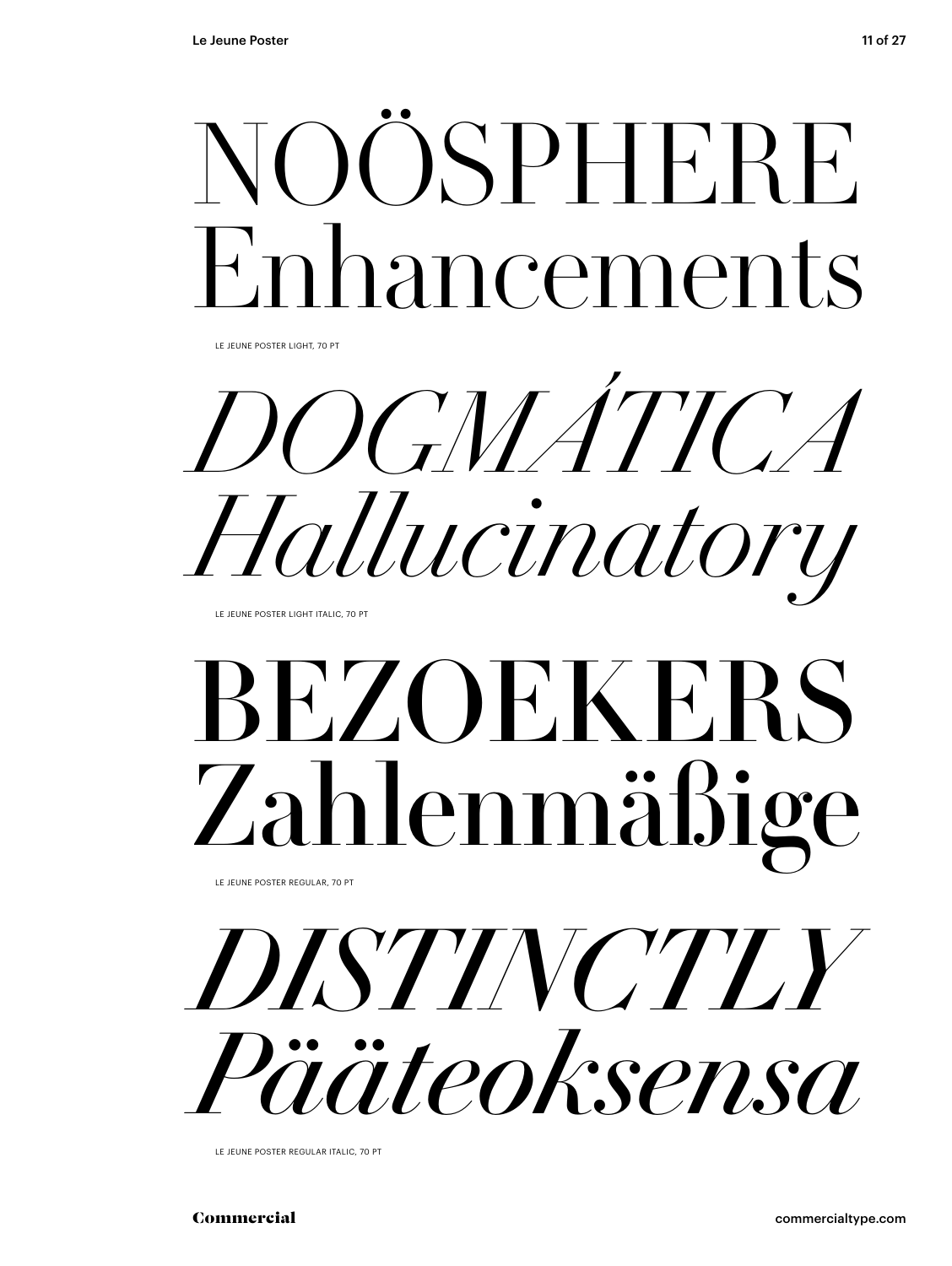

LE JEUNE POSTER MEDIUM, 70 PT

*KLUCZOWE Förstklassiga*

LE JEUNE POSTER MEDIUM ITALIC, 70 PT [ALTERNATE g k]

## **TEOLOGICA Registrazioni** LE JEUNE POSTER SEMIBOLD, 70 PT [ALTERNATE g]

*Marketplace*



LE JEUNE POSTER SEMIBOLD ITALIC, 70 PT [ALTERNATE C]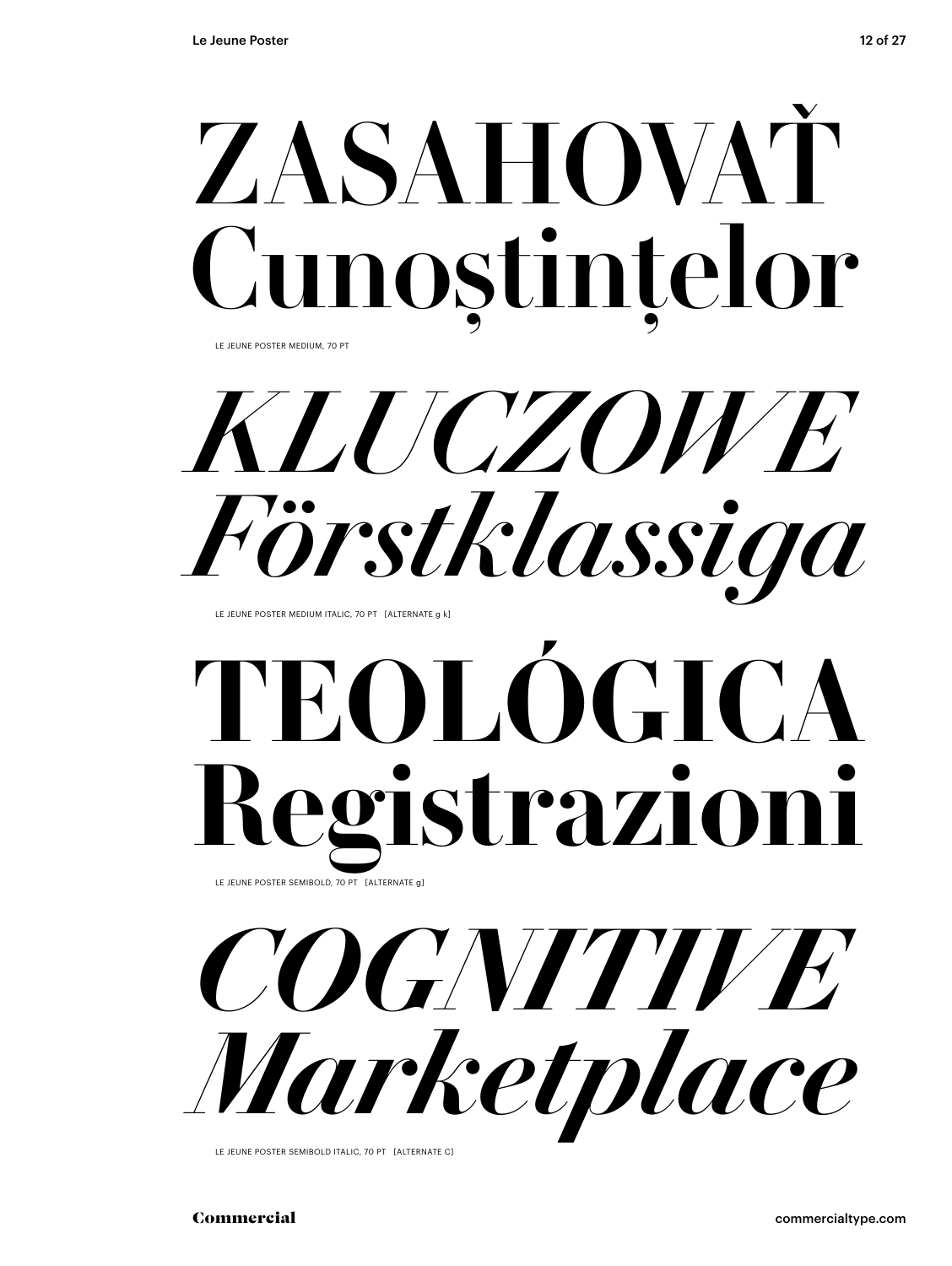*FROMAGES Revitalizing*

LE JEUNE POSTER BOLD ITALIC, 70 PT [ALTERNATE v z]

## **ASTVE**H Erschließen

LE JEUNE POSTER BLACK, 70 PT



LE JEUNE POSTER BLACK ITALIC, 70 PT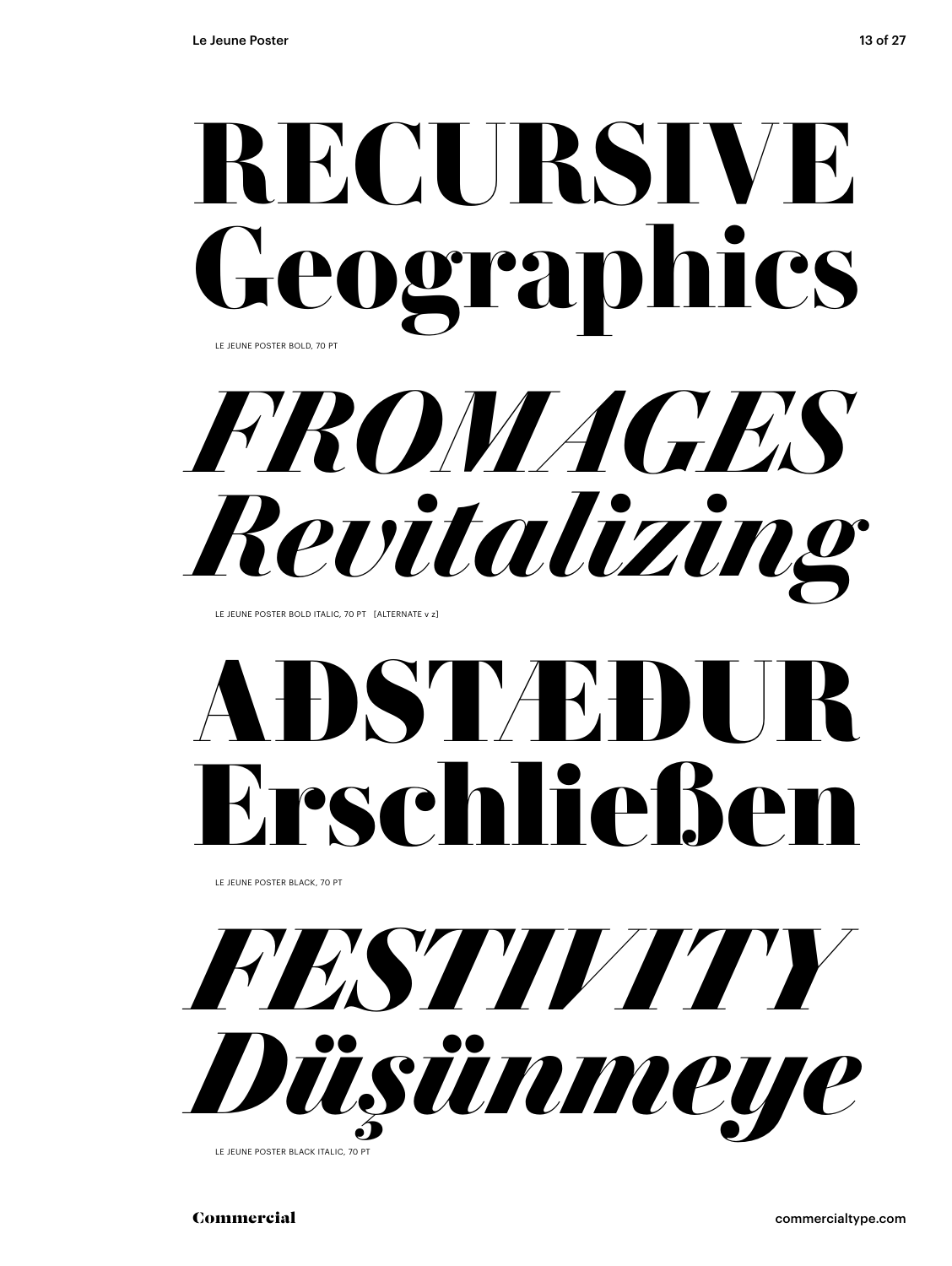## OFICJALNIE Paleographer LE JEUNE POSTER STENCIL, 70 PT [CUT ALTERNATE J a g r]



LE JEUNE POSTER STENCIL ITALIC, 70 PT [ALTERNATE C]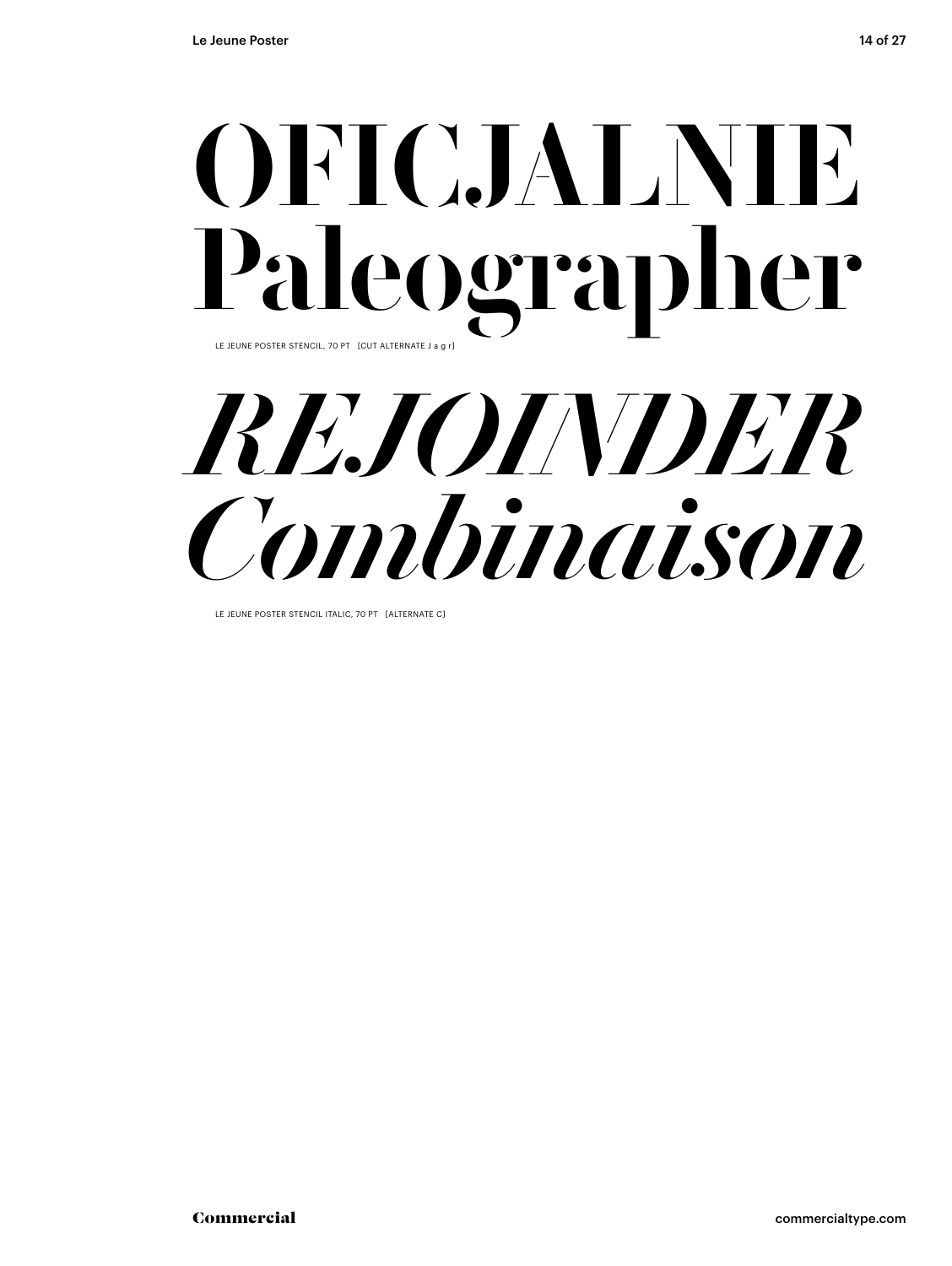## In 1430 Rouen received an UNASSUMING FAÇADE Composizione Equilibrata

LE JEUNE POSTER LIGHT, 40 PT

*En dramatiska konstform KÖZÉPKORI EREDETŰ Reduced down to essences*

LE JEUNE POSTER LIGHT ITALIC, 40 PT [ALTERNATE k]

## Nearing year's end in 1981 **AKLIN DENETIMI** Organická a Anorganická

LE JEUNE POSTER REGULAR, 40 PT [PROPORTIONAL OLDSTYLE FIGURES

*Fizician și filosof scoțian TEXTILE INDUSTRIES Estratégia de separação*

LE JEUNE POSTER REGULAR ITALIC, 40 PT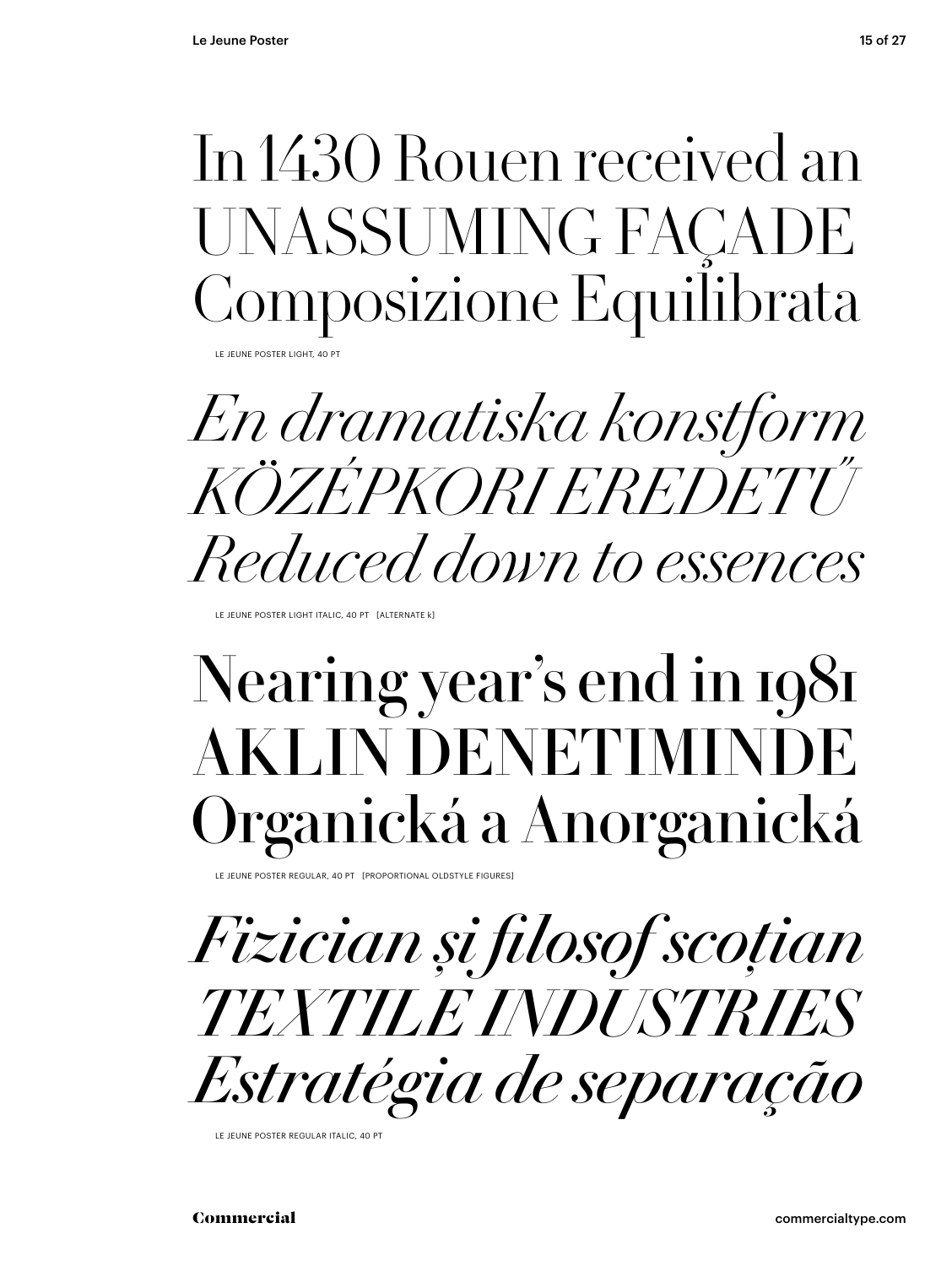### The Evolution of Trends ÉTUDES CLASSIQUES Persönlichkeitstheorien

LE JEUNE POSTER MEDIUM, 40 PT

## *Stijlen en mechanismes ODDLY ASYMMETRIC Limestone outcropping*

LE JEUNE POSTER MEDIUM ITALIC, 40 PT

## **Agreed-upon definition ÞRÍR MÆLIKVARÐAR Revolusjonær tenkning**

LE JEUNE POSTER SEMIBOLD, 40 PT [ALTERNATE K a k]

*Klasyfikacja objawów MASSIVE ENDEAVOR 21st century magnates*

LE JEUNE POSTER SEMIBOLD ITALIC, 40 PT [ALTERNATE g k]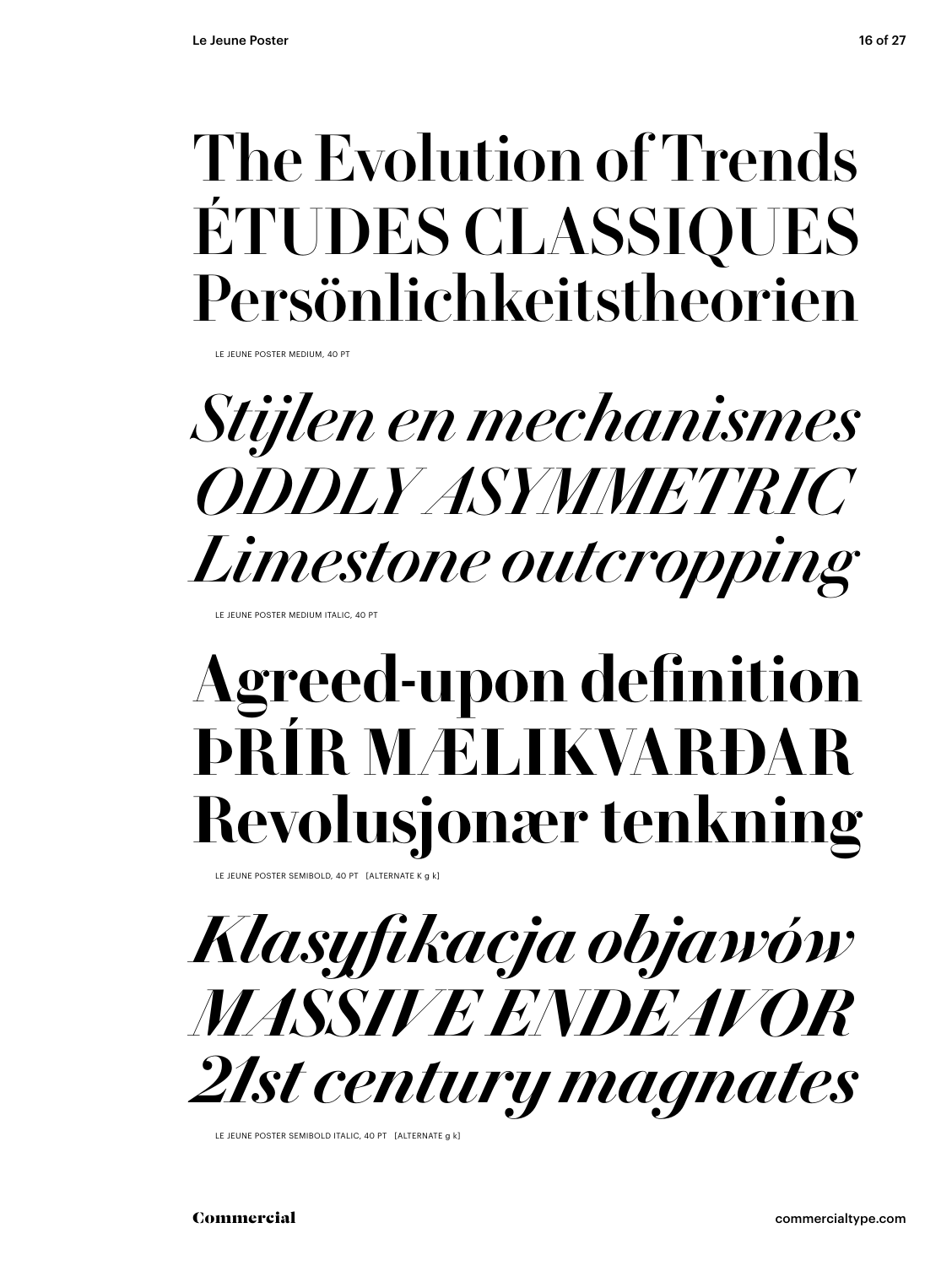## **Granted him audience LE ROUGE & LE NOIR Werkelijkheid bestaat**

LE JEUNE POSTER BOLD, 40 PT



LE JEUNE POSTER BOLD ITALIC, 40 PT [ALTERNATE C

### Dæmi um afurðir eru AWTOBIJOGRAFIJA Valued @ £3.1 million

LE JEUNE POSTER BLACK, 40 PT



LE JEUNE POSTER BLACK ITALIC, 40 PT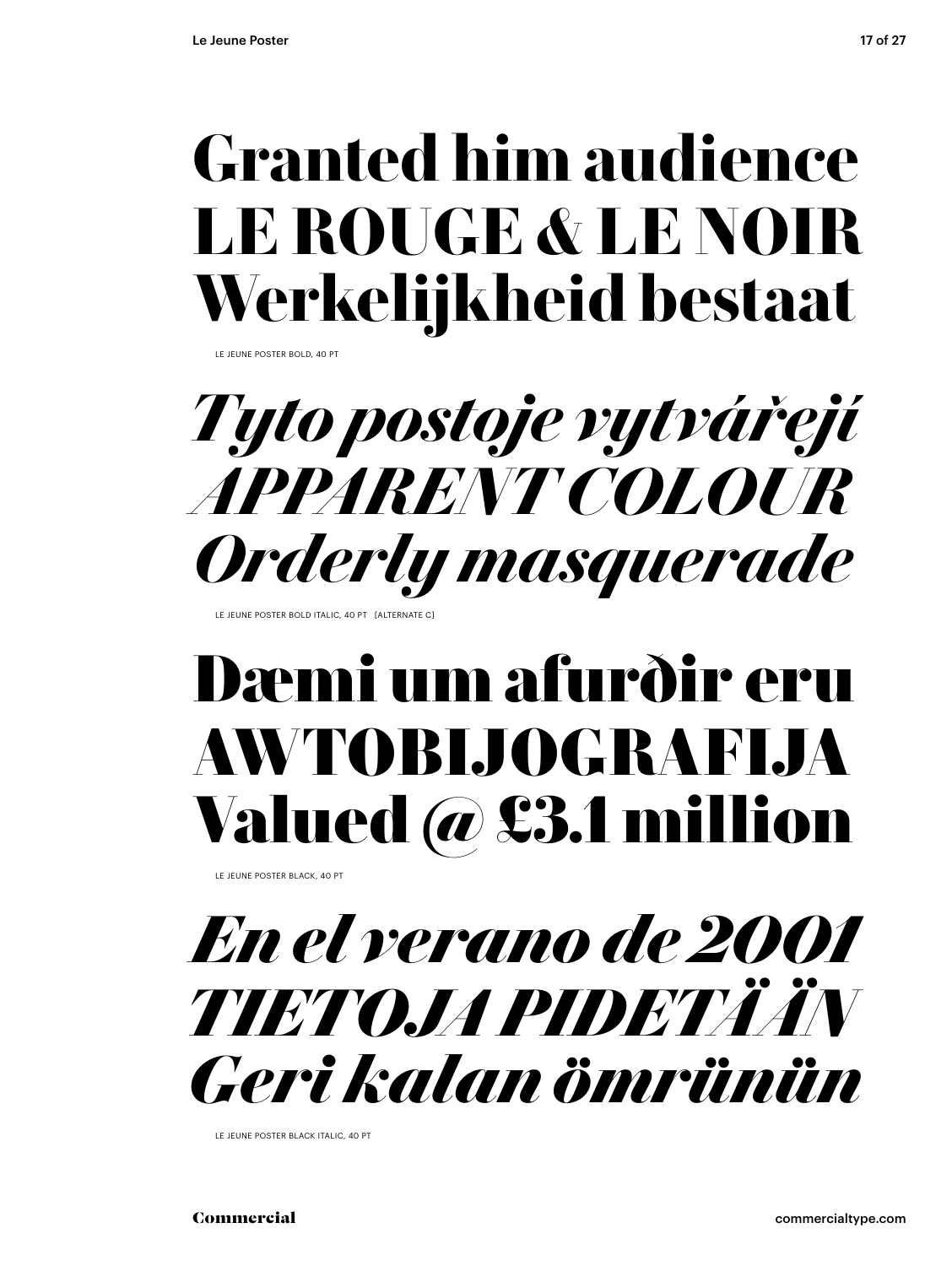## Rakennesuunnittelussa CHANGE & IDENTITY Pedagogical philosophy

LE JEUNE POSTER STENCIL, 40 PT [ALTERNATE g]

### *Worldwide Production DZIESIĘĆ SKRZYDEŁ La lectura mediante el*

LE JEUNE POSTER STENCIL ITALIC, 40 PT [ALTERNATE w]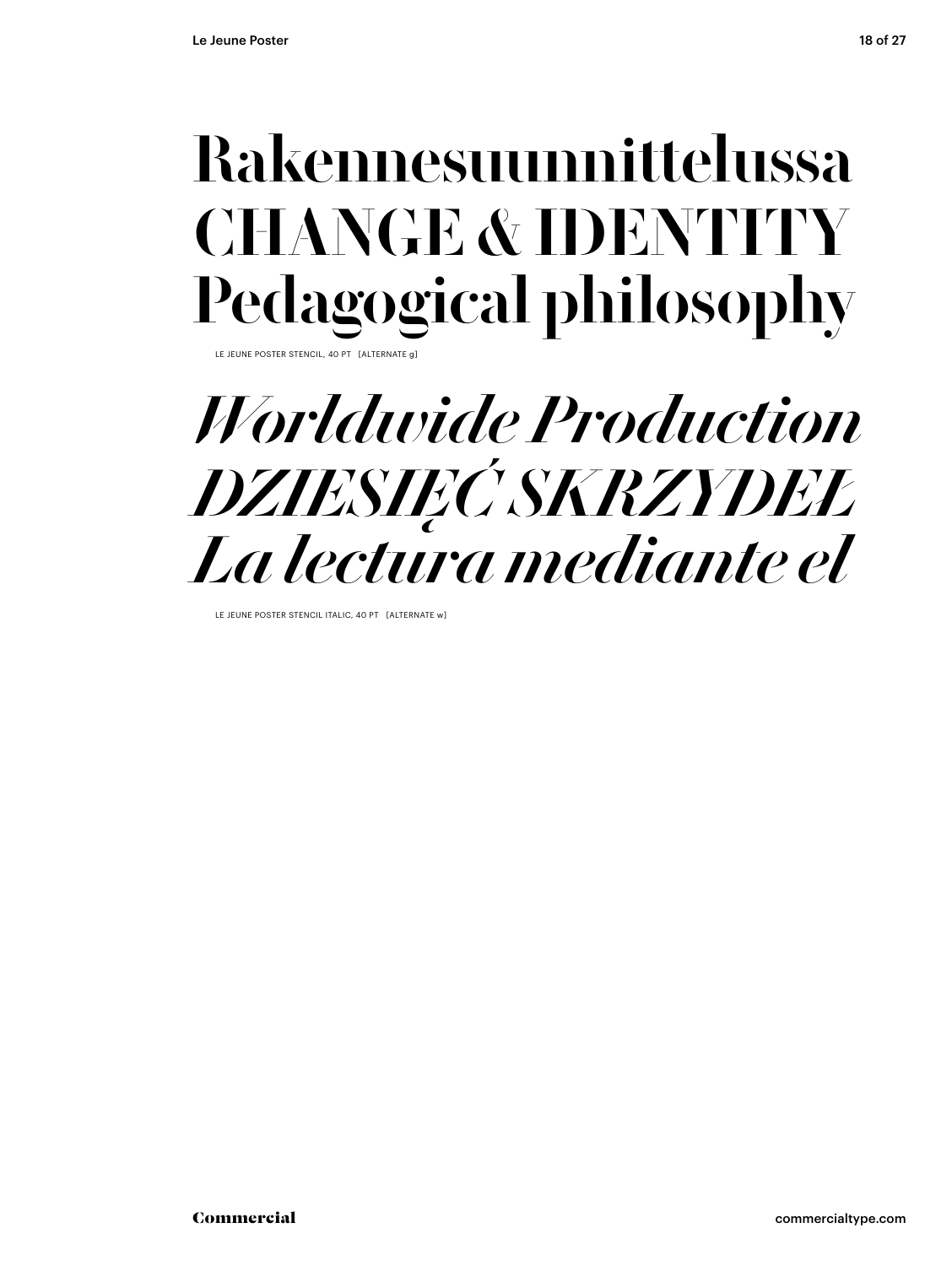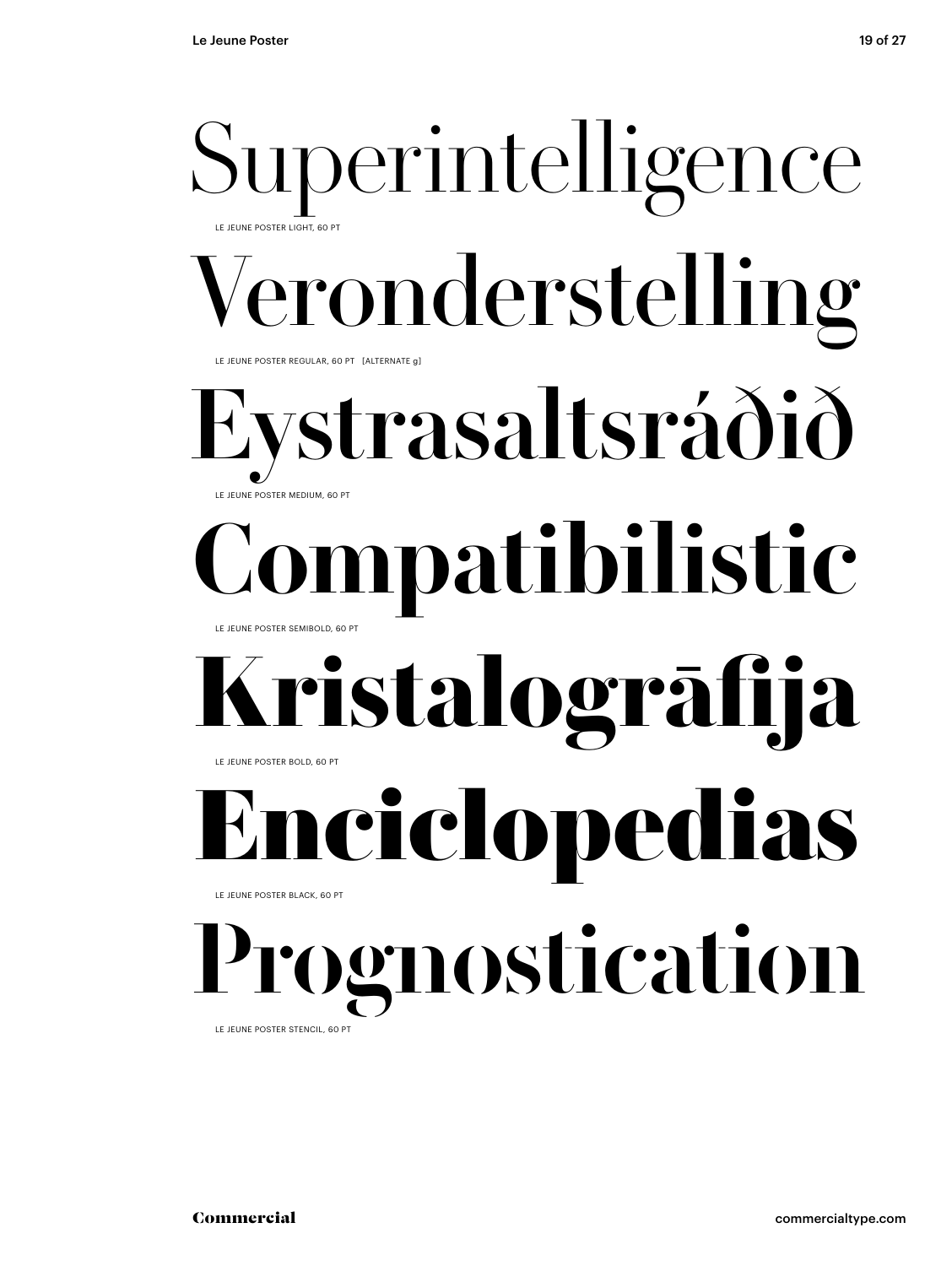*Geschwindigkeit*

LE JEUNE POSTER LIGHT ITALIC, 60 PT

*Caractéristique*

LE JEUNE POSTER REGULAR ITALIC, 60 PT



LE JEUNE POSTER MEDIUM ITALIC, 60 PT



LE JEUNE POSTER SEMIBOLD ITALIC, 60 PT [ALTERNATE v]



LE JEUNE POSTER BOLD ITALIC, 60 PT



LE JEUNE POSTER BLACK ITALIC, 60 PT

*Numerological*

LE JEUNE POSTER STENCIL ITALIC, 60 PT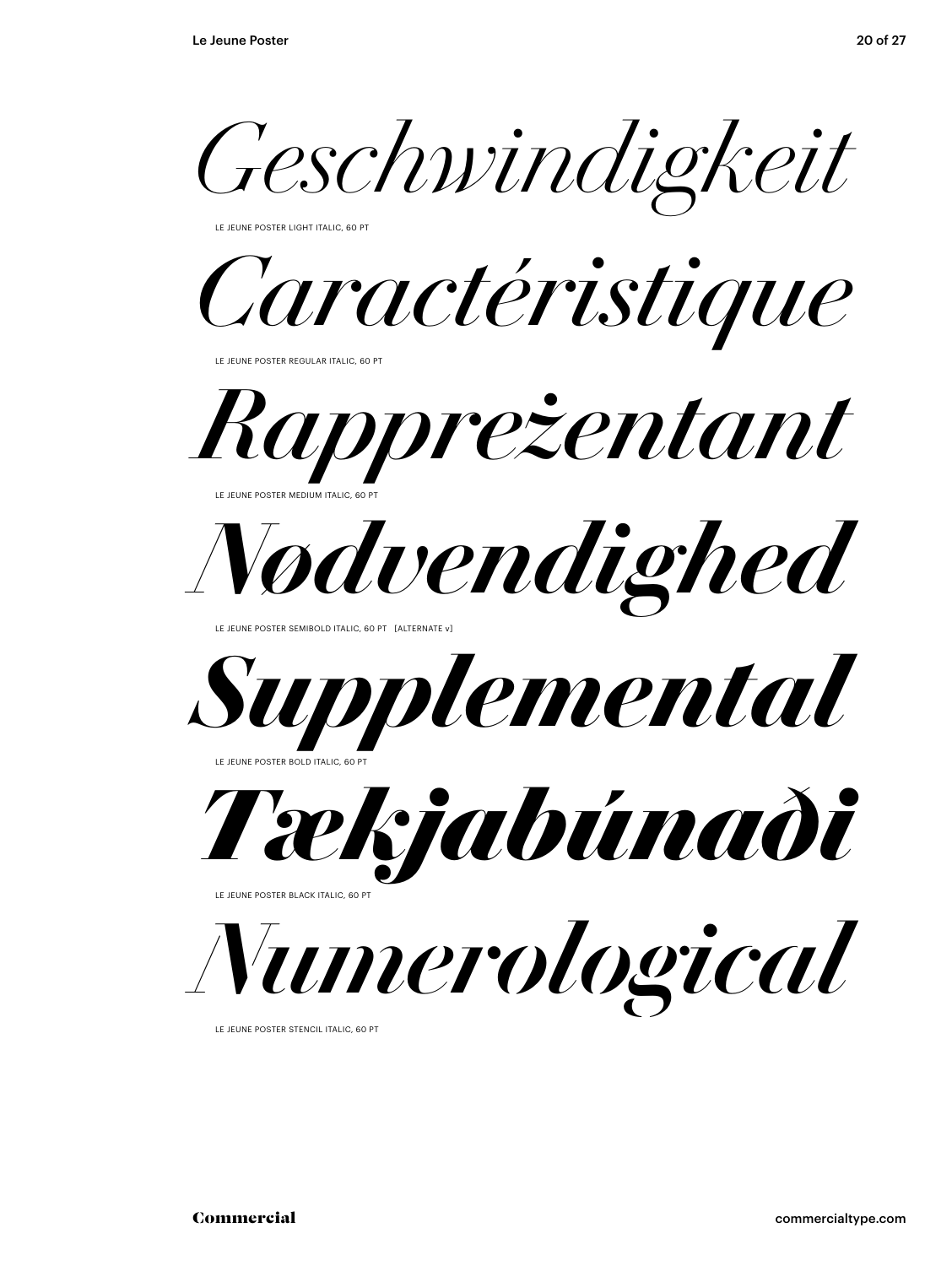| <b>UPPERCASE</b>                        | ABCDEFGHIJKLMNOPQRSTUVWXYZ                                                                                                                                                                                   |  |
|-----------------------------------------|--------------------------------------------------------------------------------------------------------------------------------------------------------------------------------------------------------------|--|
| LOWERCASE                               | abcdefghijklmnopqrstuvwxyz                                                                                                                                                                                   |  |
| SMALL CAPS                              | ABCDEFGHIJKLMNOPQRSTUVWXYZ                                                                                                                                                                                   |  |
| STANDARD PUNCTUATION                    | $\{S_{\alpha}^{1},S_{\beta}^{2},\ldots\}\}=\{0\}$ ( ) $\{1\}\{1\}\setminus\mathcal{R}$ ( $Q^{*a\cdots a\cdots a},$ , , , , , , , , , , $\delta$ , $\P$ † $\ddagger$ $\odot$ $\odot$ $\circ$ $\mathbb{T}^{M}$ |  |
| ALL CAP PUNCTUATION                     | $i\dot{\epsilon}$ ---()[]{}/ \@«»0                                                                                                                                                                           |  |
| SMALL CAP PUNCTUATION                   | $1!\,\mathrm{d}?\&``\text{``}\text{''}\cup\left[\left[\left.\right]\right]\right]\setminus\left[\left.\right]\right]$                                                                                        |  |
| LIGATURES                               | fb ff fh fi fj fk fl ffb ffh ffi ffj ffk ffl                                                                                                                                                                 |  |
| PROPORTIONAL LINING<br>default figures  | $EEY1234567890$ cf%‰ <sup>ao#°</sup> <+=-x÷>'"                                                                                                                                                               |  |
| PROPORTIONAL OLDSTYLE                   | $EE_{1234567890\%6*^{\circ}<+=-x\div}$                                                                                                                                                                       |  |
| PROPORTIONAL SMALL CAP                  | \$£€¥1234567890%%#                                                                                                                                                                                           |  |
| PREBUILT FRACTIONS                      | $\frac{1}{2}$ $\frac{1}{3}$ $\frac{2}{3}$ $\frac{1}{4}$ $\frac{3}{4}$ $\frac{1}{8}$ $\frac{3}{8}$ $\frac{5}{8}$ $\frac{7}{8}$                                                                                |  |
| <b>NUMERATORS &amp;</b><br>DENOMINATORS | H1234567890/1234567890                                                                                                                                                                                       |  |
| <b>SUPERSCRIPT &amp;</b><br>SUBSCRIPT   | $\rm{H}^{1234567890}$ $\rm{H}_{1234567890}$                                                                                                                                                                  |  |
| STYLISTIC ALTERNATES                    | <b>K K</b> kg fk ffk $(Hn)[]\{\}$ $(HN)[]\{\}$ $(HN)[]\{\}$<br>1 1 1/8 1/4 1/3 1/2 $\rm{H1_1 H1^1}$<br>01234567898<br>Ķ Ķ ķğĝģģ                                                                              |  |
| <b>ACCENTED UPPERCASE</b>               | <b>ÁÂÀĂÅÃĂĀĄÅÆÆÇĆČĈĊĎĐÉÊÈËĔĒĘĞĜĢĠ</b><br>ĦĤÍÎÌÏĪĪĪĨĬĴĶŁĹĽĻĿÑŇŇŅŅÓÔŎŎŐŌØØŒ<br>ŔŘŖŠŚŞŠŞÞŤŢŦÚÛÙÜŬŰŨŲŮŨŴŴŴŸŶŶ<br>ŸIJŽŹŻ                                                                                          |  |
| ACCENTED LOWER CASE                     | áâàäåãăāąåææçćčĉċďđéêèëěēegğĝģġħĥíîìïiījĩĭĵık<br>łĺľļŀñńňṇŋ nóôòöőőōøǿœŕřŗßšśşŝşþťţŧúûùüŭűūų<br>ůũẃŵẁẅýŷỳÿijžźż                                                                                              |  |
| ACCENTED SMALL CAPS                     | ÁÂÀÄÅÃĂĀĄÅÆÆÇĆČĈĊĎĐÉÊÈËĔĒĘĞĜĢĠĦĤÍÎÌ<br>ÏIĪĮĨĬĴĶŁĹĽĻĿÑŃŇŅŊÓÔÒÖŐŐŌØØŒŔŘŖŠ\$\$\$ŞÞ<br>ŤŢŦÚŨÙÜŬŬŰŪŲŮŨŴŴŴŴÝŶŶŸIJŽŹŻ                                                                                               |  |

NOTE: LE JEUNE TEXT SUBSTITUTED HERE IN PLACE OF LE JEUNE POSTER, WHICH IS NOT SUITABLE FOR USE AT THIS SIZE. CHARACTER SET IS IDENTICAL.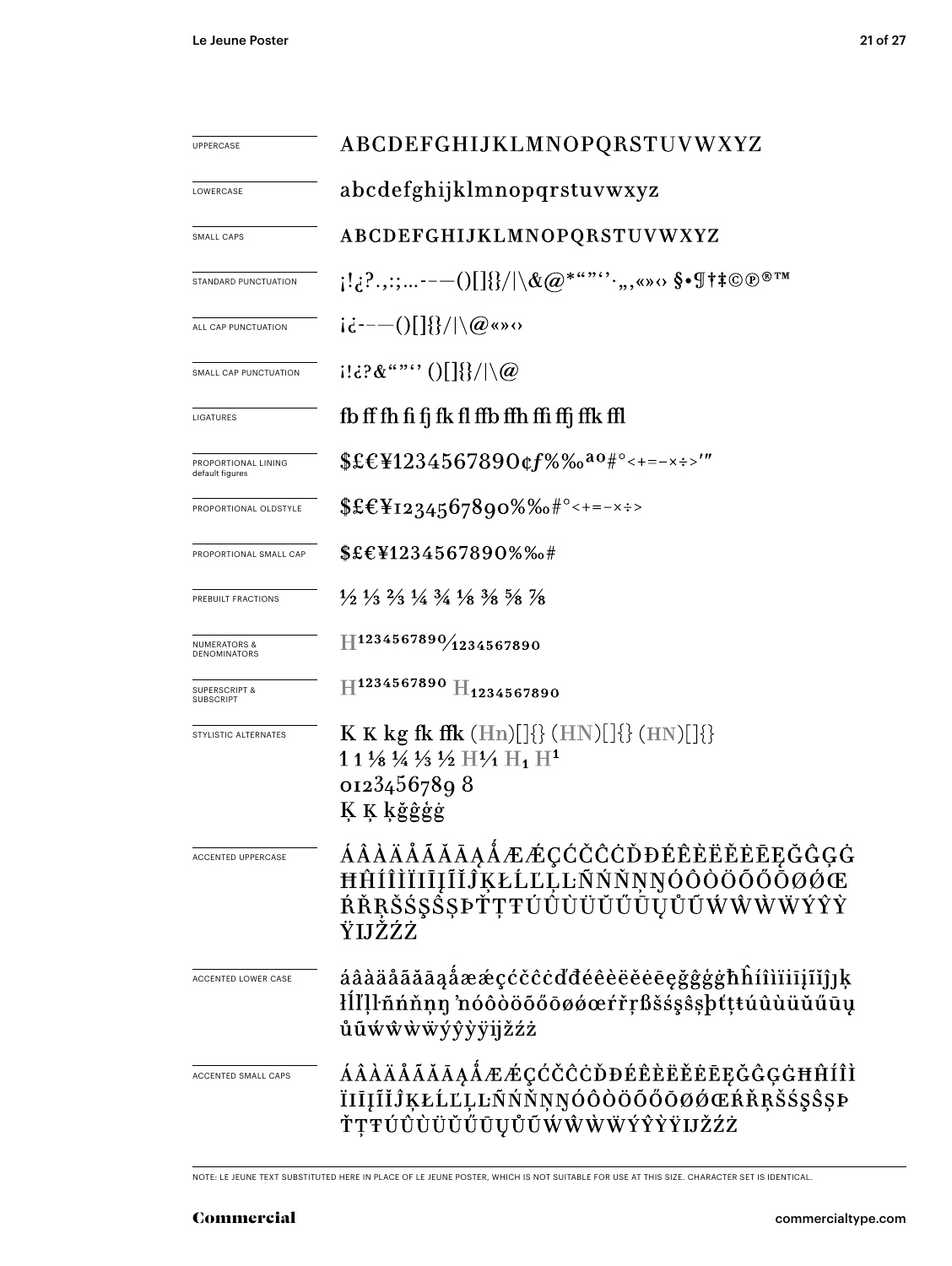| <b>UPPERCASE</b>                             | <i>ABCDEFGHIJKLMNOPQRSTUVWXYZ</i>                                                                                             |  |  |
|----------------------------------------------|-------------------------------------------------------------------------------------------------------------------------------|--|--|
| LOWERCASE                                    | abcdefghijklmnopqrstuvwxyz                                                                                                    |  |  |
| SMALL CAPS                                   | ABCDEFGHIJKLMNOPQRSTUVWXYZ                                                                                                    |  |  |
| STANDARD PUNCTUATION                         |                                                                                                                               |  |  |
| ALL CAP PUNCTUATION                          | $i\ddot{\epsilon}$ - $-$ ()[]{{}/ \@@so                                                                                       |  |  |
| SMALL CAP PUNCTUATION                        | $i!i$ ?& "" ()[]{}/ \@                                                                                                        |  |  |
| LIGATURES                                    | fb ff fh fi fj fk fl ffb ffh ffi ffj ffk ffl                                                                                  |  |  |
| PROPORTIONAL LINING<br>default figures       |                                                                                                                               |  |  |
| PROPORTIONAL OLDSTYLE                        | $\text{\textit{SE}}\text{\textit{E}}\text{\textit{H}}\text{\textit{12}}34.567890\% \%$ o# $^{\circ}<$ +=- $\times$ ÷>         |  |  |
| PROPORTIONAL SMALL CAP                       | $\pounds\pounds\pounds\pounds\pH234567890\% \%$ o#                                                                            |  |  |
| PREBUILT FRACTIONS                           | $\frac{1}{2}$ $\frac{1}{3}$ $\frac{2}{3}$ $\frac{1}{4}$ $\frac{3}{4}$ $\frac{1}{8}$ $\frac{3}{8}$ $\frac{5}{8}$ $\frac{7}{8}$ |  |  |
| <b>NUMERATORS &amp;</b><br>DENOMINATORS      | $H^{1234567890}/_{1234567890}$                                                                                                |  |  |
| <b>SUPERSCRIPT &amp;</b><br><b>SUBSCRIPT</b> | H1234567890 H1234567890                                                                                                       |  |  |
| STYLISTIC ALTERNATES                         | $CK\,CK\,gkvvwwz\,f\!k\,f\!f\!k\,(Hn)/[\frac{1}{2}\,(HN)/[\frac{1}{2}\,(HN)]\frac{1}{2}\}$                                    |  |  |
|                                              | 0123456789 8<br>ÇČČČČĶ çĆĈČČĶ ĝğġģķŵẁŵŵŵŵŵüźżž                                                                                |  |  |
| <b>ACCENTED UPPERCASE</b>                    | <i><i>AAAAAAAAAAÆÆÇĆČČČDĐÉÊÈËËĒĒĘĞĜĢĠ</i></i><br>ĦĤÍÎÌÏIJIJĨĬĴĶŁĹĽĻĿÑŃŇŅŊÓÔŎÖŐŐŌØĆĊ<br>ŔŘŖŠŚŞŜŞÞŤŢŦÚÛÙÜŬŰŨŲŮŨŴŴŴŸŶŶ<br>ŸIJŽŹŻ |  |  |
| ACCENTED LOWER CASE                          | áâàäåããāaaẩææçćčĉċďđéêèëěēegğĝġġħĥíîìïiijĩjjk<br>łĺľĮŀñńňṇŋ 'nóôòöõőōøǿœŕřŗßšśşŝşþtţŧúûùüŭűūų<br>ůũŵŵẁẅýŷỳÿijžźż              |  |  |
| ACCENTED SMALL CAPS                          | <i>ÁÂÀÄÅÃĂĀĄÅÆÆÇĆČĈCDĐÉÊÈËËĔĒĘĞĜĢĠĦĤÍÎÌ</i><br>ÏIJĨĬĴĶŁĹĽĻĿÑŃŇŅŊÓÔÒÖŐŐŌØŔŔŖŠŚŞŜŞÞ<br>ŤŢŦÚÛÙÜŬŰŪŲŮŨŴŴŴŴÝŶŶŸIJŽŹŻ               |  |  |

NOTE: LE JEUNE TEXT SUBSTITUTED HERE IN PLACE OF LE JEUNE POSTER, WHICH IS NOT SUITABLE FOR USE AT THIS SIZE. CHARACTER SET IS IDENTICAL.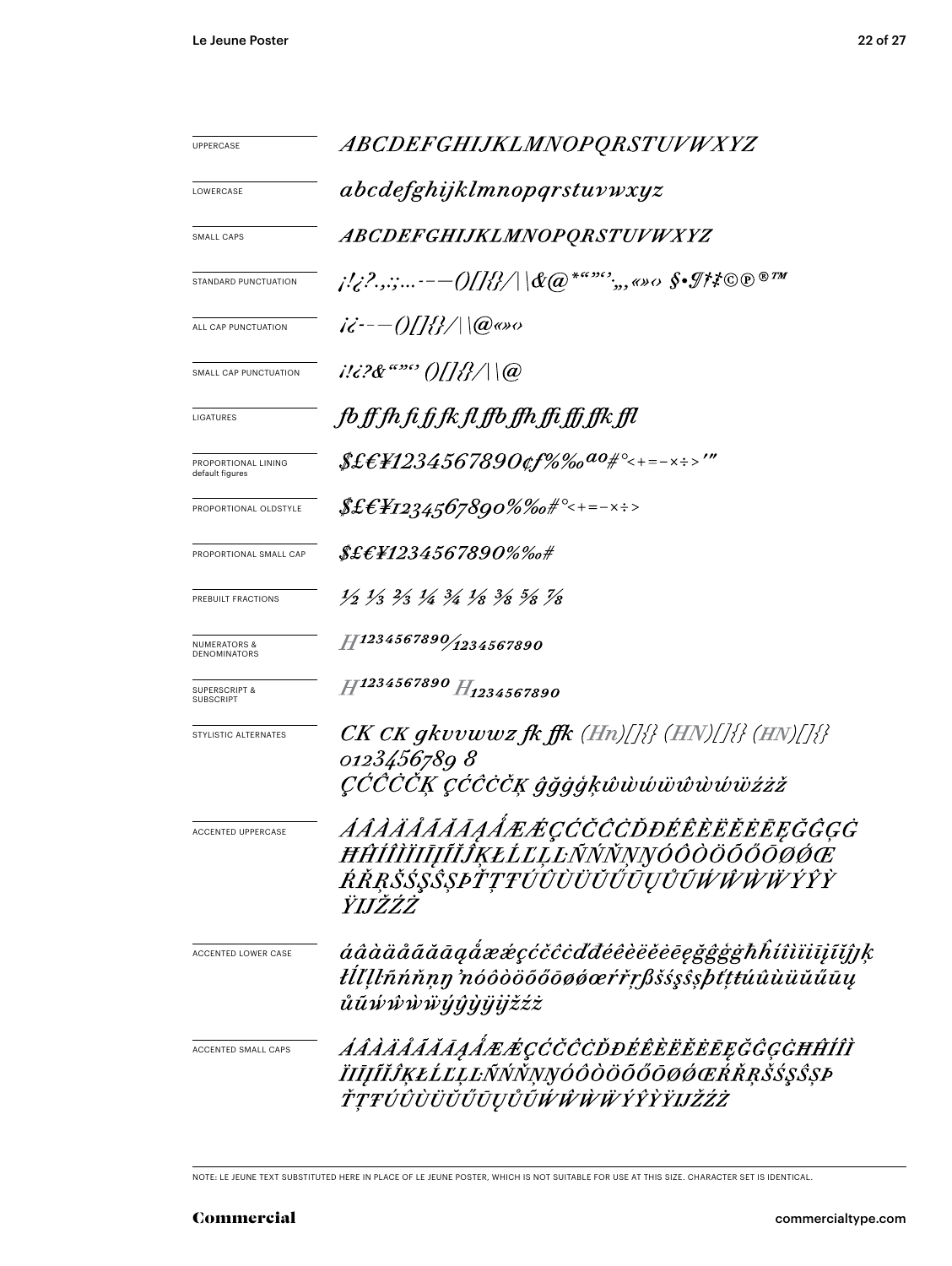| UPPERCASE                                    | ABCDEFGHIJKLMNOPQRSTUVWXYZ                                                                                                                                                                                                                                                                                                                 |  |  |
|----------------------------------------------|--------------------------------------------------------------------------------------------------------------------------------------------------------------------------------------------------------------------------------------------------------------------------------------------------------------------------------------------|--|--|
| LOWERCASE                                    | abcdefghijklmnopqrstuvwxyz                                                                                                                                                                                                                                                                                                                 |  |  |
| SMALL CAPS                                   | ABCDEFGHIJKLMNOPQRSTUVWXYZ                                                                                                                                                                                                                                                                                                                 |  |  |
| STANDARD PUNCTUATION                         | $\{1\}^2,\ldots\cdots\{1\}^2\}\cup\{\{\infty^{\ast\alpha\cdots\alpha\cdots},\infty\}\times\{\infty^{\ast\ast}\otimes\oplus\otimes\mathbb{Z}\}$                                                                                                                                                                                             |  |  |
| ALL CAP PUNCTUATION                          | $i\dot{\alpha}$ ---()[]{}/ \@«»0                                                                                                                                                                                                                                                                                                           |  |  |
| SMALL CAP PUNCTUATION                        | $1132\&$ "" $0$ $\frac{113}{100}$                                                                                                                                                                                                                                                                                                          |  |  |
| LIGATURES                                    | fb ff fh fi fj fk fl ffb ffh ffi ffj ffk ffl                                                                                                                                                                                                                                                                                               |  |  |
| PROPORTIONAL LINING<br>default figures       | \$£€¥1234567890¢f%‰ <sup>ao#°</sup> <+=-×÷>'"                                                                                                                                                                                                                                                                                              |  |  |
| PROPORTIONAL OLDSTYLE                        |                                                                                                                                                                                                                                                                                                                                            |  |  |
| PROPORTIONAL SMALL CAP                       | \$£€¥1234567890%‰#                                                                                                                                                                                                                                                                                                                         |  |  |
| PREBUILT FRACTIONS                           | $\frac{1}{2}$ $\frac{1}{3}$ $\frac{1}{3}$ $\frac{1}{4}$ $\frac{3}{4}$ $\frac{1}{8}$ $\frac{3}{8}$ $\frac{5}{8}$ $\frac{7}{8}$                                                                                                                                                                                                              |  |  |
| NUMERATORS &<br>DENOMINATORS                 | H1234567890/1234567890                                                                                                                                                                                                                                                                                                                     |  |  |
| <b>SUPERSCRIPT &amp;</b><br><b>SUBSCRIPT</b> | H <sub>1234567890</sub> H <sub>1234567890</sub>                                                                                                                                                                                                                                                                                            |  |  |
| STYLISTIC ALTERNATES                         | $g$ (Hn)[]{} (HN)[]{} (HN)[]{}<br>$11\frac{1}{8}\frac{1}{4}\frac{1}{3}\frac{1}{2}$ H $\frac{1}{4}$ H <sub>1</sub> H <sup>1</sup><br>01234567898<br>ğĝģġ                                                                                                                                                                                    |  |  |
| "CUT" STENCIL ALTERNATES                     | J J acfggjry ¿?§¶ ¿?<br>fb ff fh fi fj fk fl ffb ffh ffi ffj ffk ffl<br>$$£C23569$ cf <sup>a</sup> 23569 35 \$£c2356<br>$\frac{1}{2}$ $\frac{1}{3}$ $\frac{2}{3}$ $\frac{3}{4}$ $\frac{3}{8}$ $\frac{5}{8}$ H $\frac{23569}{23569}$ H $\frac{23569}{123569}$ H <sub>23569</sub><br>ÇĴŊŞIJ ÇĴŊŞIJ áâàäåããāąåææçćčĉċğggggggggj]]]rrrßşýyyyij |  |  |
| ACCENTED UPPERCASE                           | ÁÂÀÄÅÃĂĀĄÅÆÆÇĆČČŎĐÉÊÈËĔĔEĘĞĜĢĠĦĤÍÌÌĪIĪĨĬĴĶŁĹĽ<br>ĻĿÑŃŇŅŊÓÒŎÖŐŐŌØØŒŔŘŖŠŚŞŜŞÞŤŢŦŬŨÙŬŬŰŪŲŮŨŴŴ<br>ŴŴÝŶŶŸIJŽŹŹ                                                                                                                                                                                                                                  |  |  |
| ACCENTED LOWER CASE                          | áâàäåãăāąåææçćčĉċďđéêèëĕēęğĝģġħĥíîìïiījĩjĵ]ķłĺľļŀñńňņŋ 'nóôòöõ<br>őōøøœŕřŗßšśşŝşþtţtúûùüŭűūụůũẃŵẁẅÿŷỳÿijžźż                                                                                                                                                                                                                                |  |  |
| ACCENTED SMALL CAPS                          | ÁÂÀÄÄÄÄÄĄÅÆÆÇĆČĈĊĎĐÉÊÈËĚĖĒĘĞĜĢĠĦĤÍÎÌĨIĪĮĨĬĴĶŁĹĽĻĿÑŃŇ<br>ŅŊÓÒÒÖŐŐŌØŐŒŔŘŖŠŚŞŜŞÞŤŢŦÚÛÙÜŬŰŨŲŮŨŴŴŴŸŶŶŸIJŽŹŻ                                                                                                                                                                                                                                     |  |  |

NOTE: LE JEUNE TEXT STENCIL SUBSTITUTED HERE IN PLACE OF LE JEUNE POSTER STENCIL, WHICH IS NOT SUITABLE FOR USE AT THIS SIZE. CHARACTER SET IS IDENTICAL.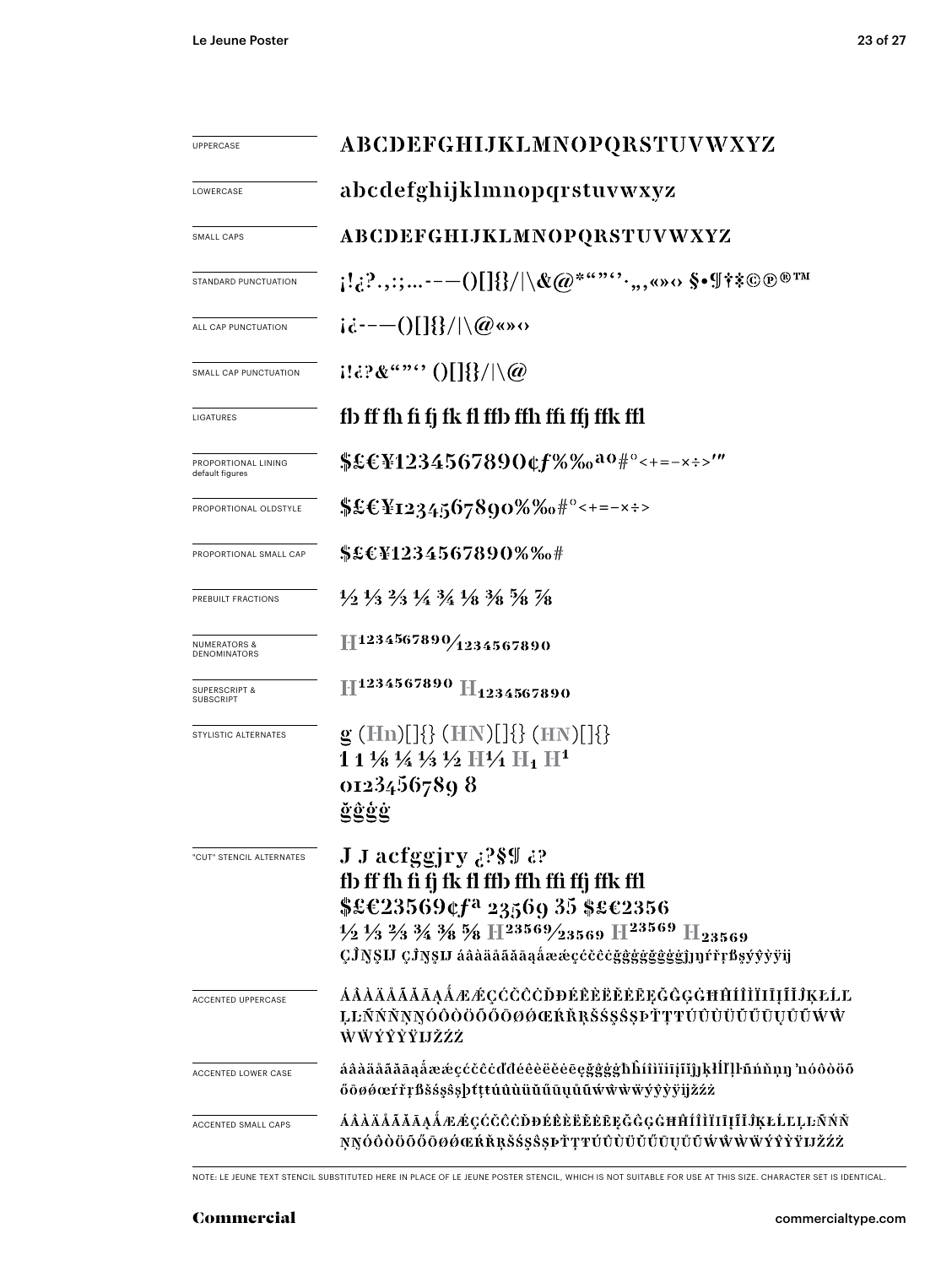| UPPERCASE                                    | ABCDEFGHIJKLMNOPQRSTUVWXYZ                                                                                                                                                                                                                                                                                                       |  |  |
|----------------------------------------------|----------------------------------------------------------------------------------------------------------------------------------------------------------------------------------------------------------------------------------------------------------------------------------------------------------------------------------|--|--|
| LOWERCASE                                    | abcdefghijklmnopqrstuvwxyz                                                                                                                                                                                                                                                                                                       |  |  |
| <b>SMALL CAPS</b>                            | <i>ABCDEFGHIJKLMNOPQRSTUVWXYZ</i>                                                                                                                                                                                                                                                                                                |  |  |
| STANDARD PUNCTUATION                         | j!¿?.,:;-— $O\!I\!I\!B\!/\! \&\!\!\bar{\omega}^{*a\!,\!m\!s\!s\!s\!},$ ,, <>> $\circ$ \$•I?*©®®™                                                                                                                                                                                                                                 |  |  |
| ALL CAP PUNCTUATION                          | $i\dot{\epsilon}$ - - - ()[]{}/ \(@@so                                                                                                                                                                                                                                                                                           |  |  |
| SMALL CAP PUNCTUATION                        |                                                                                                                                                                                                                                                                                                                                  |  |  |
| LIGATURES                                    | fb ff fh fi fj fk fl ffb ffh ffi ffj ffk ffl                                                                                                                                                                                                                                                                                     |  |  |
| PROPORTIONAL LINING<br>default figures       | \$£EF1234567890¢f%‰ <sup>ao</sup> #°<+=-×÷>'"                                                                                                                                                                                                                                                                                    |  |  |
| PROPORTIONAL OLDSTYLE                        | $$£EY$ 1234,567890%%o#°<+=-x÷>                                                                                                                                                                                                                                                                                                   |  |  |
| PROPORTIONAL SMALL CAP                       | \$£E¥1234567890%‰#                                                                                                                                                                                                                                                                                                               |  |  |
| PREBUILT FRACTIONS                           | $\frac{1}{2}$ $\frac{1}{3}$ $\frac{2}{3}$ $\frac{1}{4}$ $\frac{3}{4}$ $\frac{1}{8}$ $\frac{3}{8}$ $\frac{5}{8}$ $\frac{7}{8}$                                                                                                                                                                                                    |  |  |
| <b>NUMERATORS &amp;</b><br>DENOMINATORS      | 11234567890/1234567890                                                                                                                                                                                                                                                                                                           |  |  |
| <b>SUPERSCRIPT &amp;</b><br><b>SUBSCRIPT</b> | H1234567890 H <sub>1234567890</sub>                                                                                                                                                                                                                                                                                              |  |  |
| STYLISTIC ALTERNATES                         | $C$ C gkvvwwz fk ffk (Hn)[]{} (HN)[]{} (HN)[]{}<br>0123456789 8<br><i>CĆĆĊĊ cĆĈĊČ ĝğġģķŵŵŵŵŵŵŵŵżżž</i>                                                                                                                                                                                                                           |  |  |
| "CUT" STENCIL ALTERNATES                     | <i>J J cfggjkkrsywxy ¿?§¶ ¿?</i><br>fb ff fh fi fj fk fk fl ffb ffh ffi ffj ffk ffk ffl<br>\$£EF23569¢f 23569 35 \$£EF23569<br>$\frac{1}{2}$ $\frac{1}{3}$ $\frac{2}{3}$ $\frac{3}{4}$ $\frac{3}{8}$ $\frac{5}{8}$ $H^{23569/23569}$ $H^{23569}$ $H_{23569}$<br><i>CCĴNSIJ CCĴNSIJ ææcćčĉčğggggggjajrkknŕřrβšss§swŵŵŵwjŷŷyjj</i> |  |  |
| <b>ACCENTED UPPERCASE</b>                    | <i>AAAAAAAAAAEÉÇĆČČČDĐÉÊÈËËĔĒĘĞĜGĠĦĤÍÎĨĨĪĪĨĬĨĶŁĹĽ</i><br>ĻĿÑŃŇŅŊÓŎŎŎŐŌŌØŔŔŔŔŠŚŞŜȘÞŤŢŦŬŨÙŬŬŰŪŲŮŨŴŴŴ<br><b>WÝŶŶŸIJŽŹŻ</b>                                                                                                                                                                                                          |  |  |
| <b>ACCENTED LOWER CASE</b>                   | áâàäåããāaaåææçćčĉċďđéêèëĕēegğġġħĥíîìïiijĩjjkłĺľĮŀñńňṇŋ nóôò<br>öőőōøøœŕřŗßšśşŝşþttŧúûùüŭűūųůũŵŵẁŸýŷŷijijžźż                                                                                                                                                                                                                      |  |  |
| ACCENTED SMALL CAPS                          | <i>ĂÂÀÄÅÃĂĀĄÅÆŔÇĆČĈĊĎĐÉÊÈĔĔĔĘĞĜĢĠĦĤÍÎÌÏIJĨĬĴĶŁĹĽĻĿÑŃŇŅ</i><br>ŊÓÔÒÖŐŐŌØØŒŔŘŖŠŚŞŜŞÞŤŢŦÚÛÙÜŬŰŪŲŮŨŴŴŴŸŶŶŶŸIJŽŹŻ                                                                                                                                                                                                                     |  |  |

NOTE: LE JEUNE TEXT STENCIL SUBSTITUTED HERE IN PLACE OF LE JEUNE POSTER STENCIL, WHICH IS NOT SUITABLE FOR USE AT THIS SIZE. CHARACTER SET IS IDENTICAL.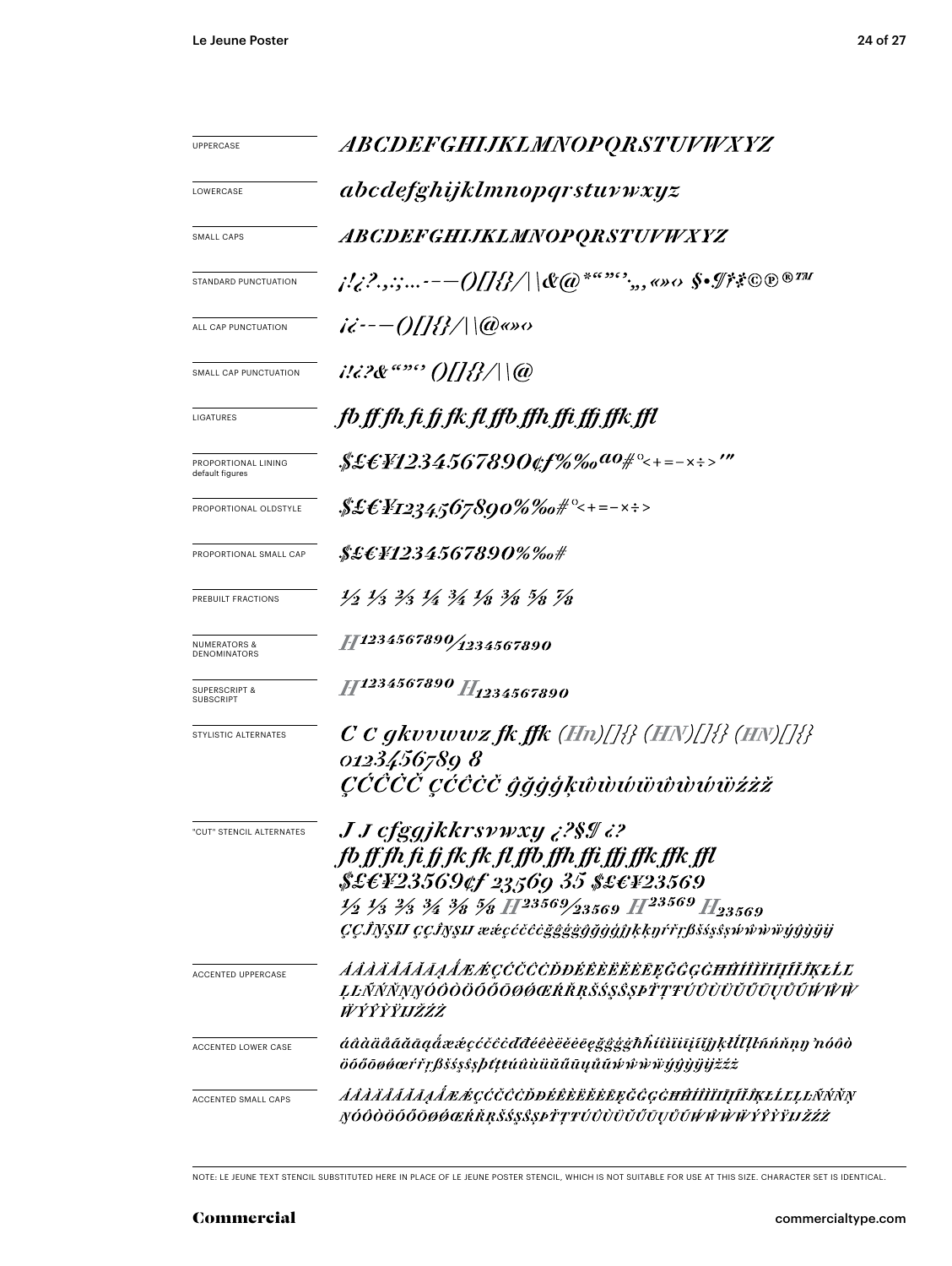| <b>OPENTYPE FEATURES</b><br><b>FAMILY WIDE</b>                     | <b>DEACTIVATED</b>                                                   | <b>ACTIVATED</b>                                                        |
|--------------------------------------------------------------------|----------------------------------------------------------------------|-------------------------------------------------------------------------|
| ALL CAPS<br>opens up spacing, moves<br>punctuation up              | 1 Gal. [3.78 L] $\omega$ £20                                         | 1 GAL. [3.78 L] @ £20                                                   |
| SMALL CAPS                                                         | 1 Gal. [3.78 L] $\omega$ £20                                         | 1 GAL. [3.78 L] @ £20                                                   |
| ALL SMALL CAPS<br>includes punctuation & figures                   | $1$ Gal. $[3.78 \text{ L}]$ $@$ £20                                  | 1 GAL. $[3.78 \text{ L}] @$ £20                                         |
| PROPORTIONAL LINING<br>default figures                             | $$3,460 \; \text{\textsterling}1,895$<br>May:<br>June: ¥7,031 £7,215 | May: $$3,460 \in 1,895$<br>June: ¥7,031 £7,215                          |
| PROPORTIONAL OLDSTYLE                                              | May: \$3,460 €1,895<br>June: ¥7,031 £7,215                           | May: $$3,460 \text{ } \text{\textsterling}1,895$<br>June: ¥7,031 £7,215 |
| PROPORTIONAL SMALL CAP                                             | $$3,460$ €1,895<br><b>May:</b><br>June:<br>¥7,031 £7,215             | MAY: \$3,460 €1,895<br><b>JUNE: ¥7,031 £7,215</b>                       |
| <b>ARBITRARY FRACTIONS</b><br>ignores numeric date format          | 21/06/15 & 2 8/11 6/92                                               | $21/06/15$ & $2\frac{8}{11}\frac{6}{22}$                                |
| SUPERSCRIPT/SUPERIOR                                               | $x78 + y13 \times z54 - a426$                                        | $X^{78} + Y^{13} \times Z^{54} - Z^{426}$                               |
| SUBSCRIPT/INFERIOR                                                 | $x78 + y13 \times z54 - a426$                                        | $X_{78}$ + $Y_{13}$ × $Z_{54}$ – $a_{426}$                              |
| <b>LANGUAGE FEATURE</b><br>Română ș accent                         | ÎNSUȘI FAIMOȘI știri                                                 | ÎNSUȘI FAIMOȘI știri                                                    |
| <b>LANGUAGE FEATURE</b><br>Nederlands IJ glyph                     | <b>VRIJDAG RIJK zijds</b>                                            | <b>VRIJDAG RIJK zijds</b>                                               |
| <b>LANGUAGE FEATURE</b><br>Deutsche, Suomi, Svenska<br>low i j dot | Römisch höjd börjar                                                  | Römisch höjd börjar                                                     |

NOTE: LE JEUNE DECK SUBSTITUTED HERE IN PLACE OF LE JEUNE POSTER, WHICH IS NOT SUITABLE FOR USE AT THIS SIZE.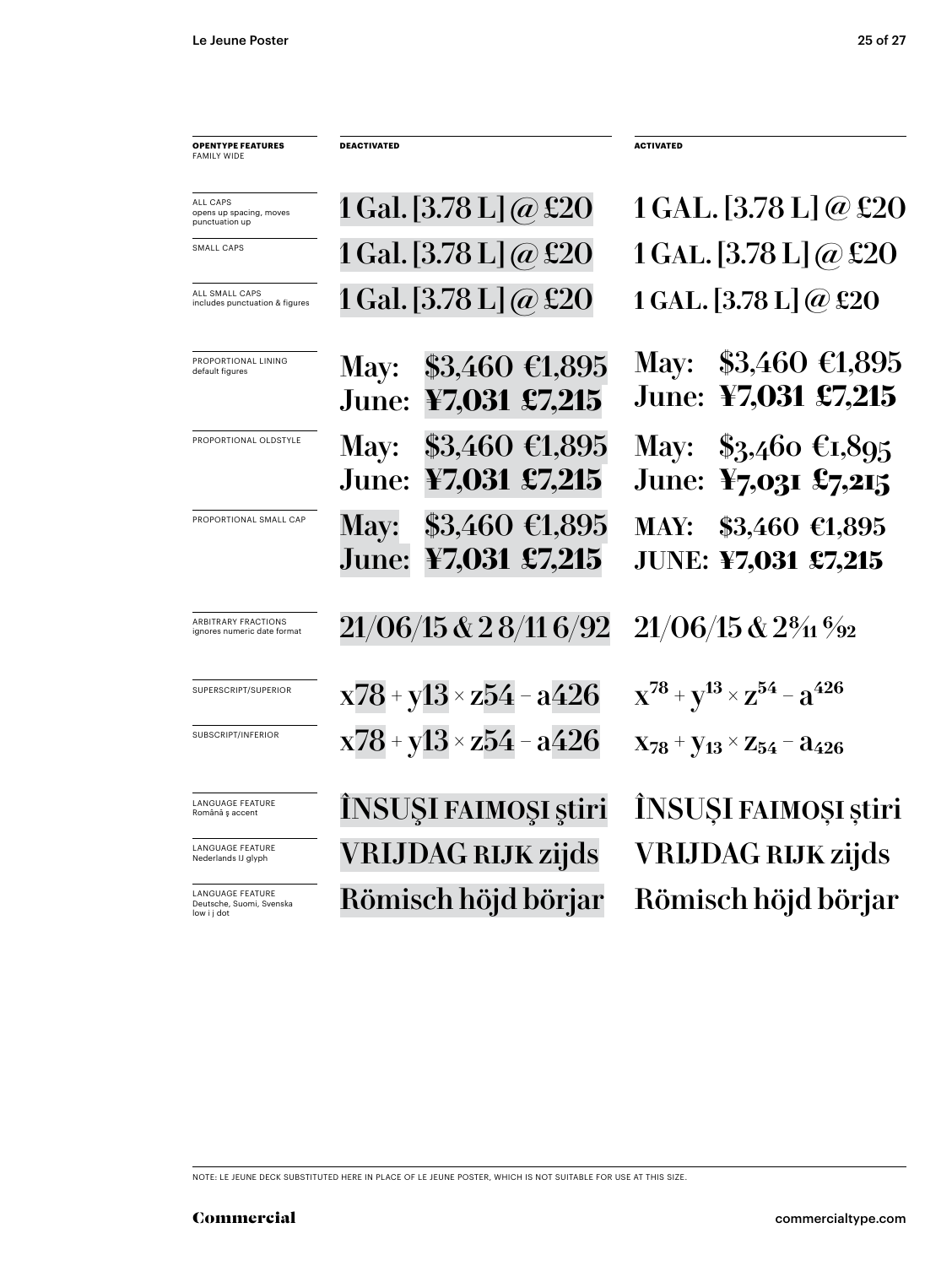STYLISTIC SET 04 thin parenthesis, braces, and brackets

STYLISTIC SET 05 alternate oldstyle 3 5

STYLISTIC SET 06 archaic oldstyle figures

STYLISTIC SFT 07 alternate oldstyle 8

STYLISTIC SET 12 cut terminals (stencil only)

**OPENTYPE FEATURES** ROMAN

STYLISTIC SET 01 alternate K k

STYLISTIC SET 02 alternate g

STYLISTIC SET 03 alternate lining 1

STYLISTIC ALTERNATES Illustrator/Photoshop

### **OPENTYPE FEATURES** ITALIC

STYLISTIC SET 01<br>alternate K

STYLISTIC SET 02 alternate g k

STYLISTIC SET 08 alternate v w (straight serif)

STYLISTIC SET 09 alternate v w (curved serif)

STYLISTIC SET 10 alternate z

STYLISTIC SET 11 alternate C

STYLISTIC ALTERNATES Illustrator/Photoshop

### **DEACTIVATED ACTIVATED**

[License:  $\mathfrak{E}5(\mathfrak{L}4)$  {\$6}] [License:  $\mathfrak{E}5(\mathfrak{L}4)$  {\$6}] In 1853 it was decreed In 1853 it was decreed Only until 13,800 BCE Only until 13,800 BCE Worth £12,657,348.09 Worth £12,657,348.09 JUST configure after *JOY for 3 5/9 icy crux*

### **DEACTIVATED ACTIVATED**

KINGS RISK backers KINGS RISK backers Buyout of \$12 million Buyout of \$12 million Top rankings pegged Top rankings pegged  $(Selling) [1] \$ [14675.03]  $(Selling) [1] \$ [154675.03]

### **DEACTIVATED ACTIVATED**

alternate K *RANK quick Kneels RANK quick Kneels Staggering cloaking Staggering cloaking Everyone's own view Everyone's own view Allows simple travel Allows simple travel Styles frozen in time Styles frozen in time CLOCK picks Crops CLOCK picks Crops [Fig. (v) {1305.47} cwt] [Fig. (v) {1305.47} cwt]*

JUST configure after *JOY for 3 5/9 icy crux*

NOTE: LE JEUNE DECK SUBSTITUTED HERE IN PLACE OF LE JEUNE POSTER, WHICH IS NOT SUITABLE FOR USE AT THIS SIZE.